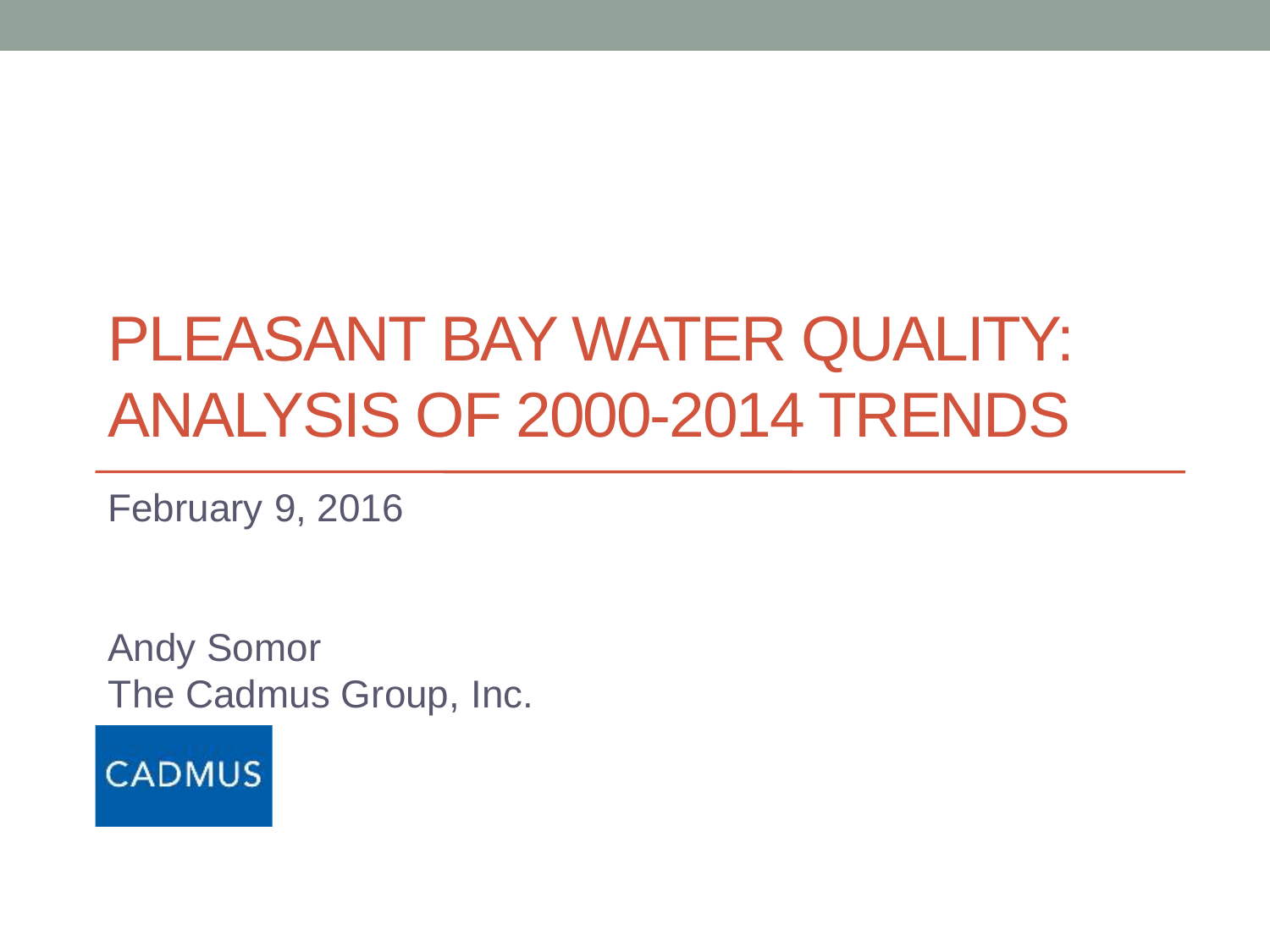# Agenda

- Background
- Study Objectives and Methods
- Station-Specific Trend Results
- Bay-Wide Results Trends
- Questions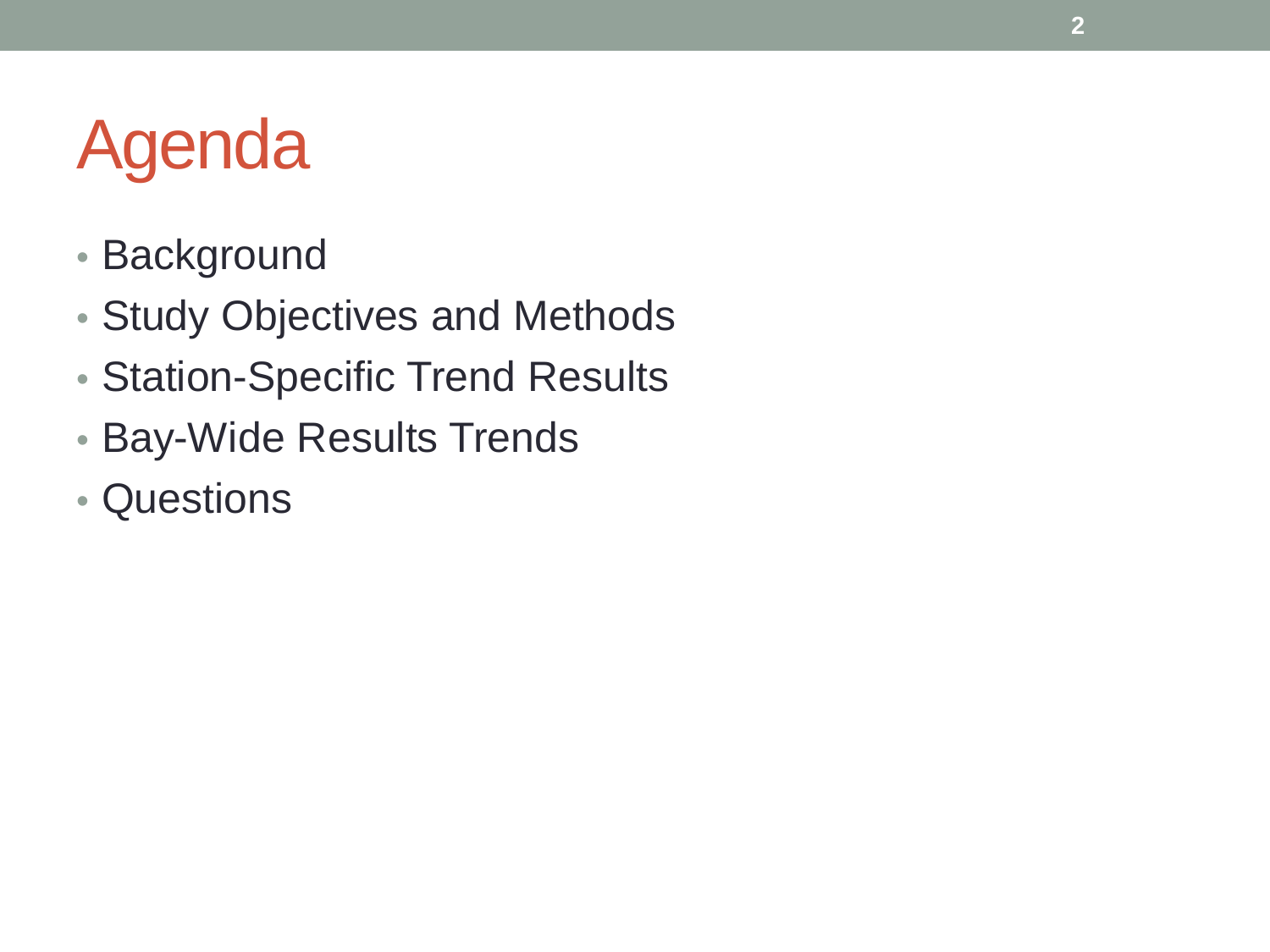# Pleasant Bay

- Largest estuarine system on Cape Cod (~7,000 acres)
	- Main basin
	- Sub-embayments
	- Salt marshes
	- Tidal flats
- Freshwater inflow from streams and direct groundwater discharge
- Tidal exchange from two breaks in barrier beach

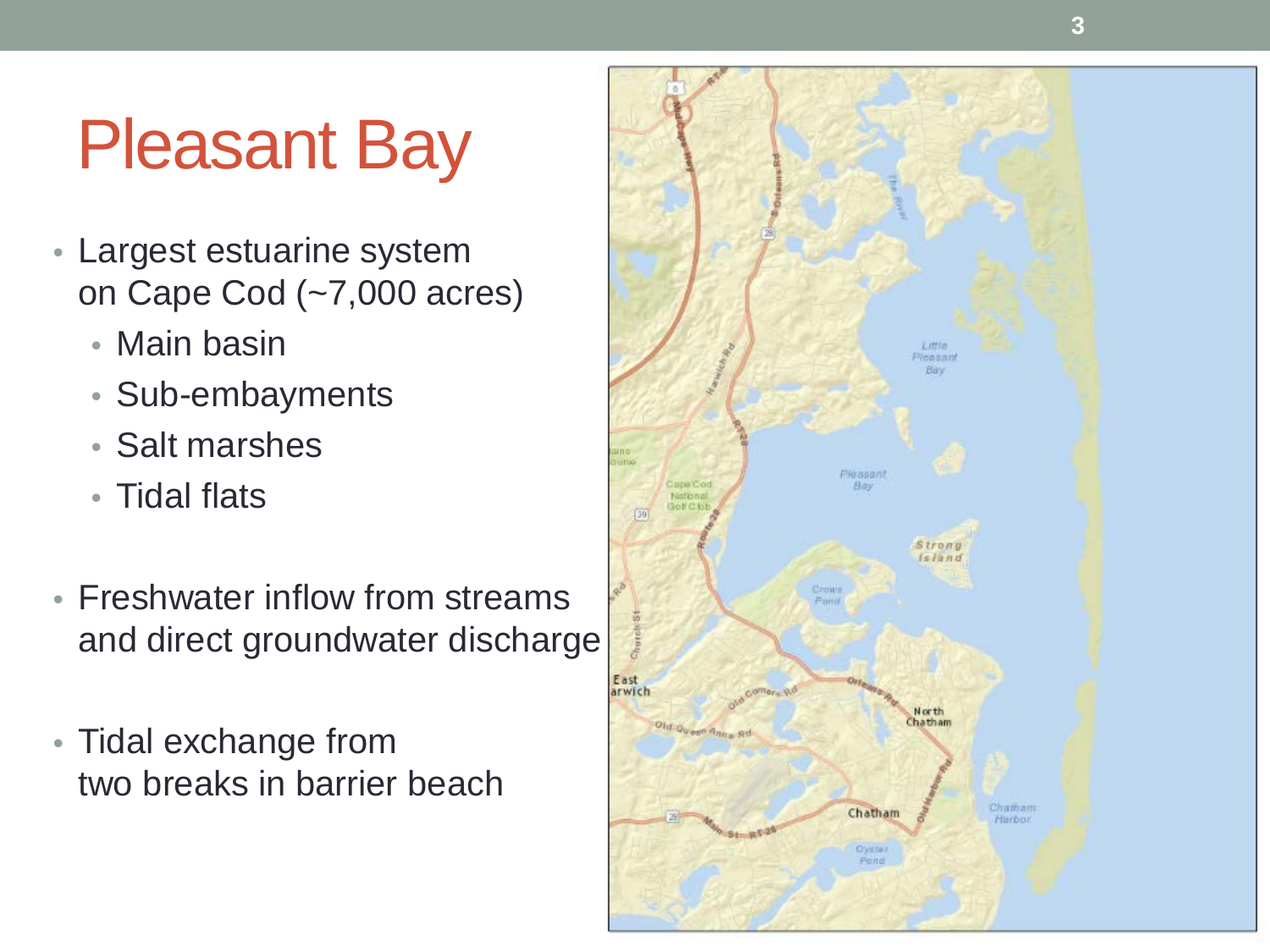#### Tidal exchange from two breaks in barrier beach

- Barrier beach/inlet system is a dynamic feature
- South inlet formed in 1987
- North inlet formed in 2007
	- Initial increase in tidal exchange throughout the Bay system (USACE 2008)
- Recent tide data show decreasing tide range at the southern inlet due to shoaling
- Systems is moving toward a single dominant inlet (north inlet) that migrates southward

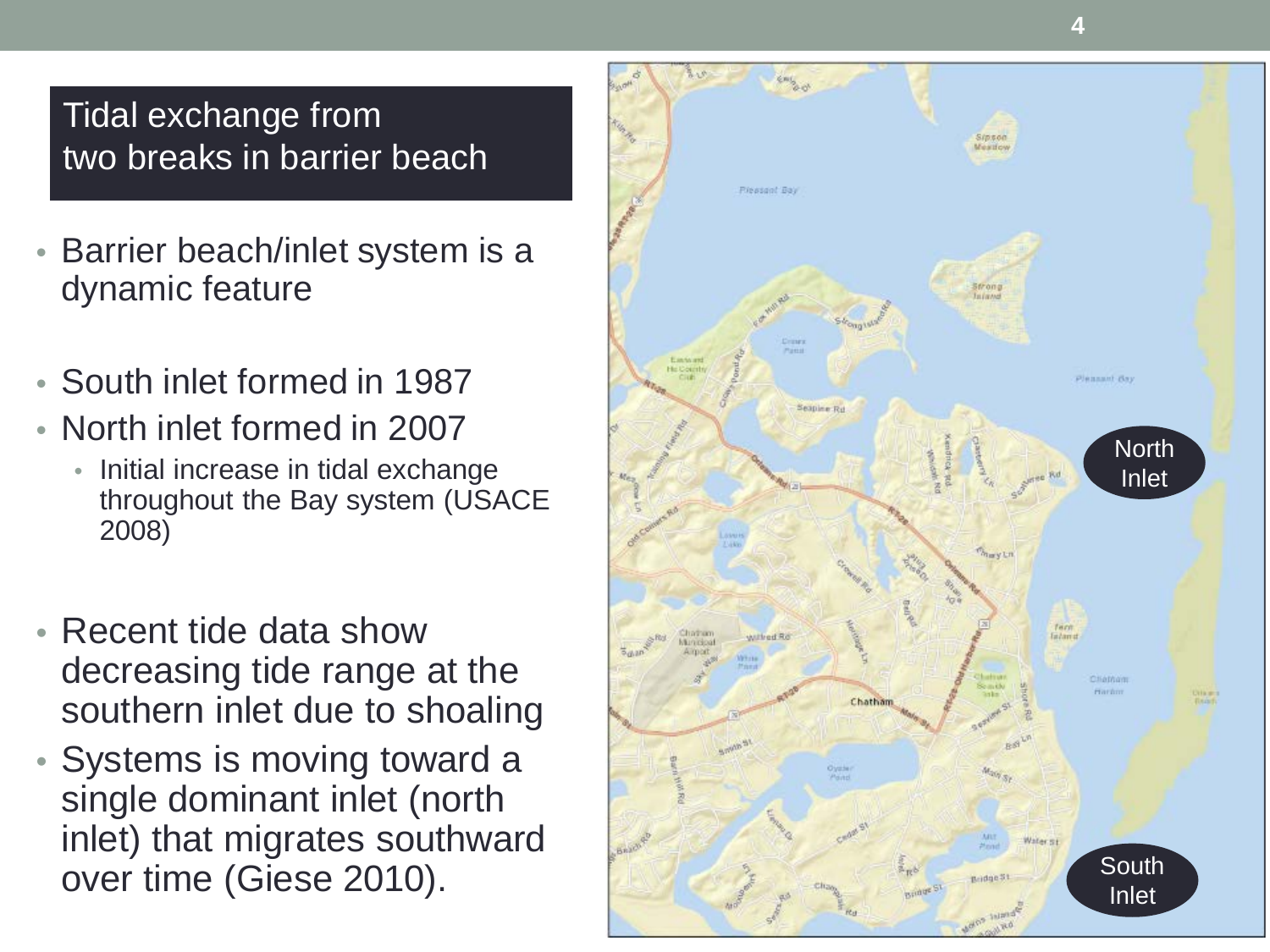#### Nutrient loading to Pleasant Bay has contributed to degraded aquatic habitat

- $\bullet$  Eutrophication = Enrichment of a waterbody with nutrients and the corresponding ecosystem responses
- Ecosystem responses may include:
	- Increased algal blooms
	- Reduced water clarity
	- Dieoff of seagrass beds
	- Odors/scums
	- Depleted dissolved oxygen
	- Reduced wildlife diversity
	- Fish kills

**Excess nutrient loads are** input from the watershed

> Algae thrive in nutrient rich waters, reducing the amount of sunlight reaching seagrass beds.

change and the property of the control



**5**

Oxygen levels are depleted as algae decompose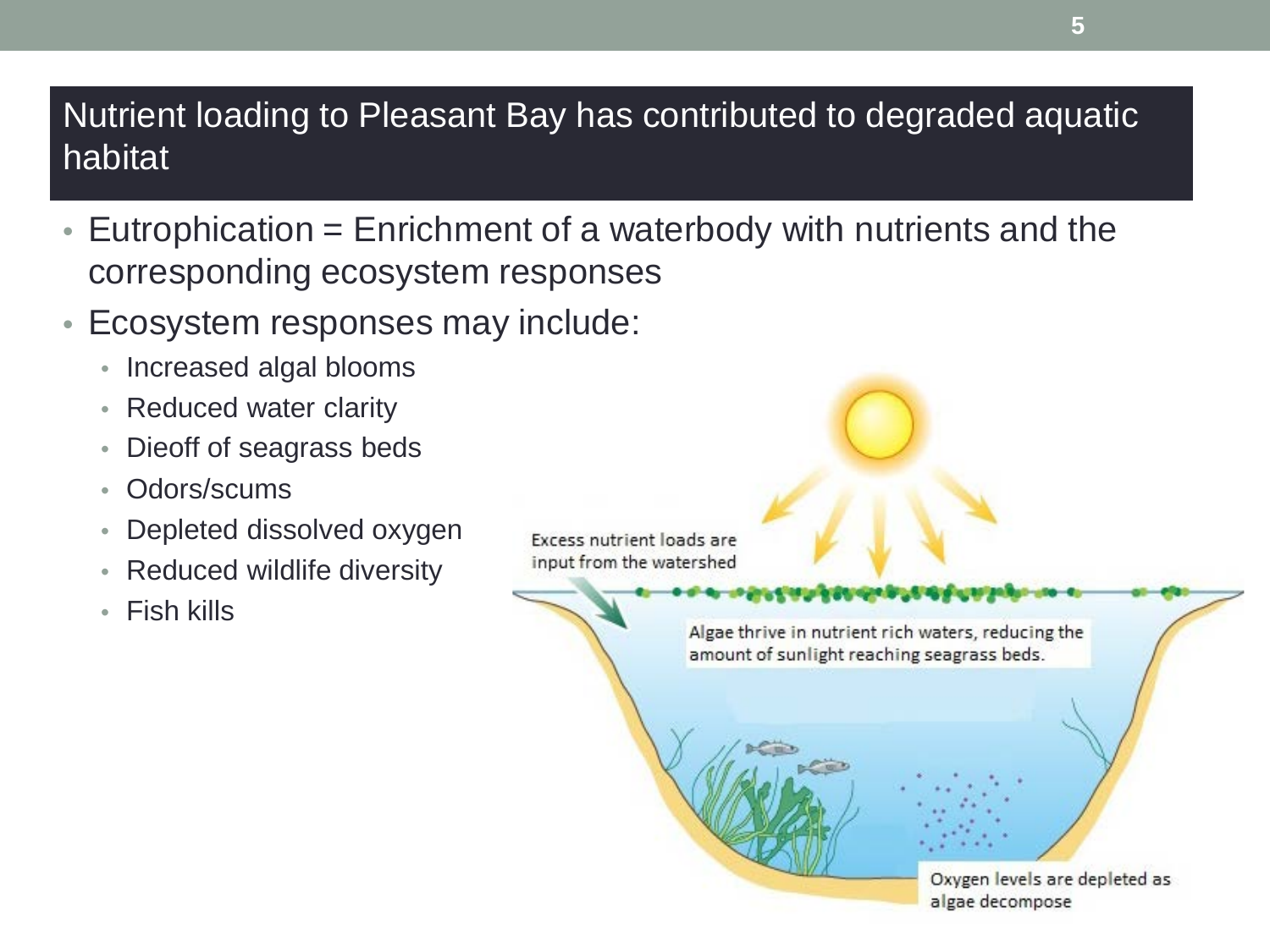#### 2007 Total Maximum Daily Load (TMDL) prescribed nitrogen budget for Pleasant Bay to improve habitat quality

- Nitrogen is the limiting nutrient for growth of aquatic plants & algae in estuarine systems.
- Major sources of nitrogen to Pleasant Bay include:
	- Onsite wastewater treatment (septic) systems
	- Runoff
	- Atmospheric deposition
	- Internal sediment release



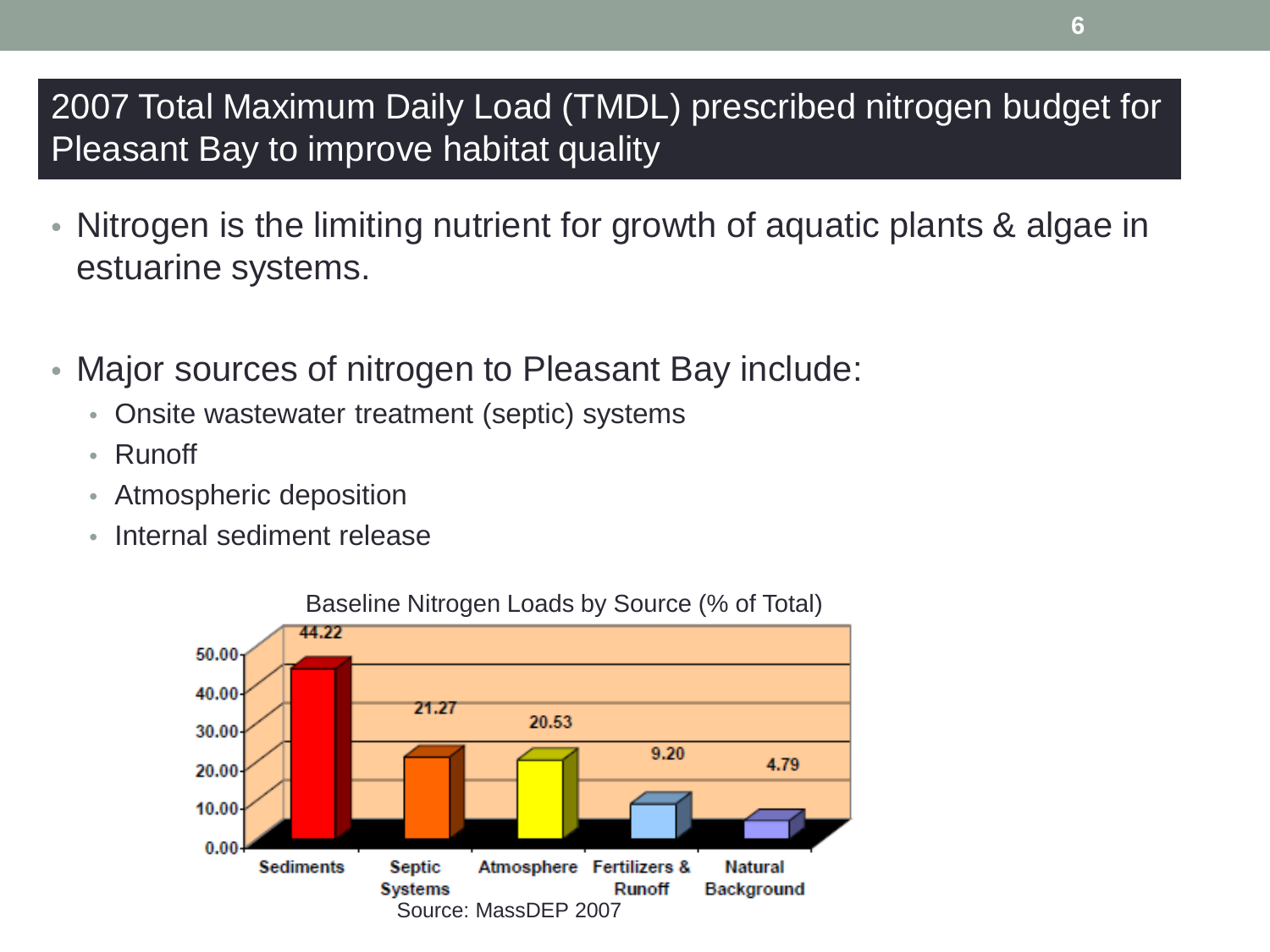# **Water Quality Monitoring**

- 34 monitoring stations throughout the main basin and sub -embayments
- Samples collected from 2000 through 2014
- Minimum sampling frequency is twice in July and August and once in September

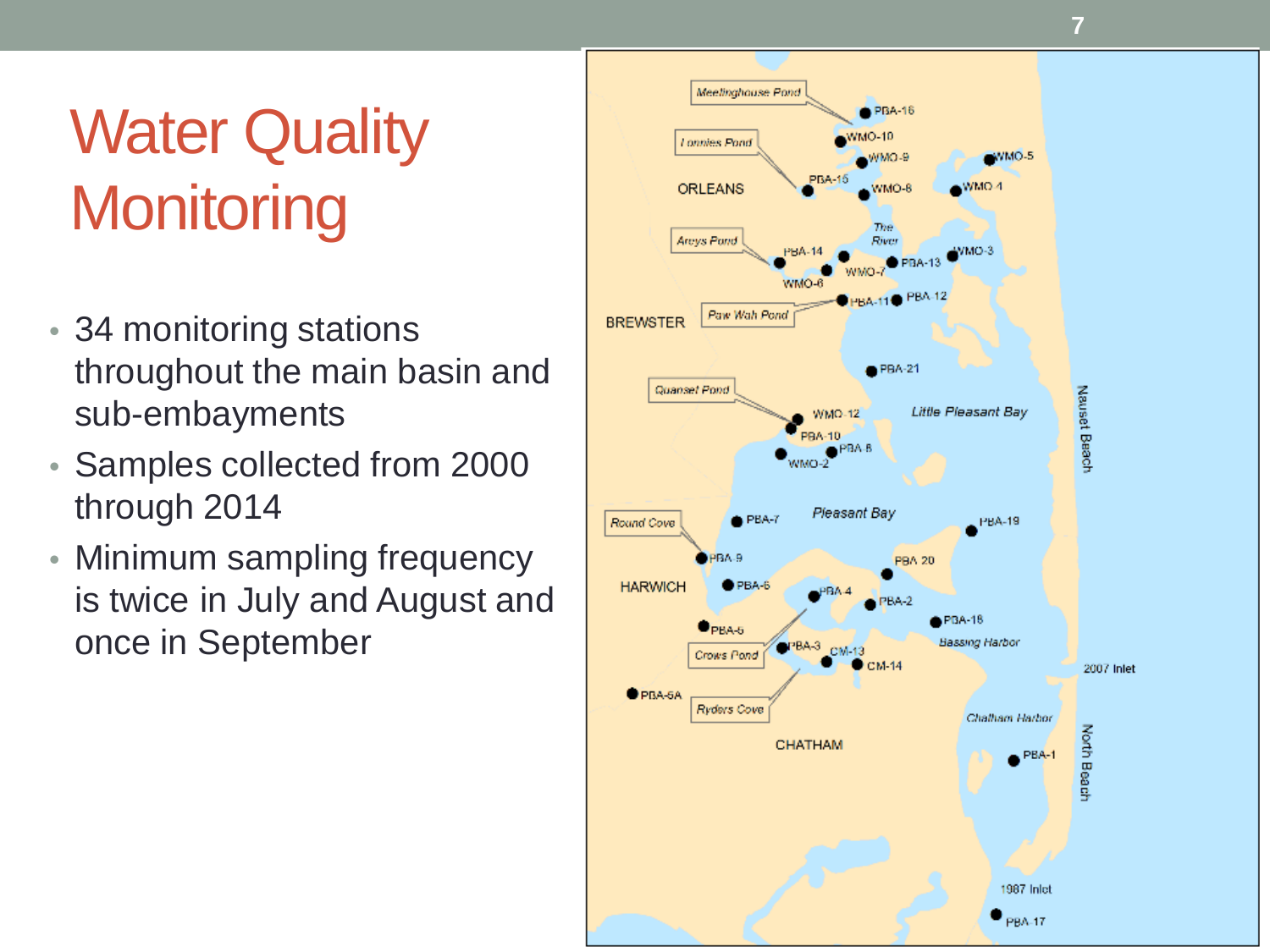Each sample is a snapshot of water quality at a specific location & moment in time…

- High temporal and spatial variability
- Example: 2011 dissolved inorganic nitrogen samples at station CM-13 range from 30-167 μg/L

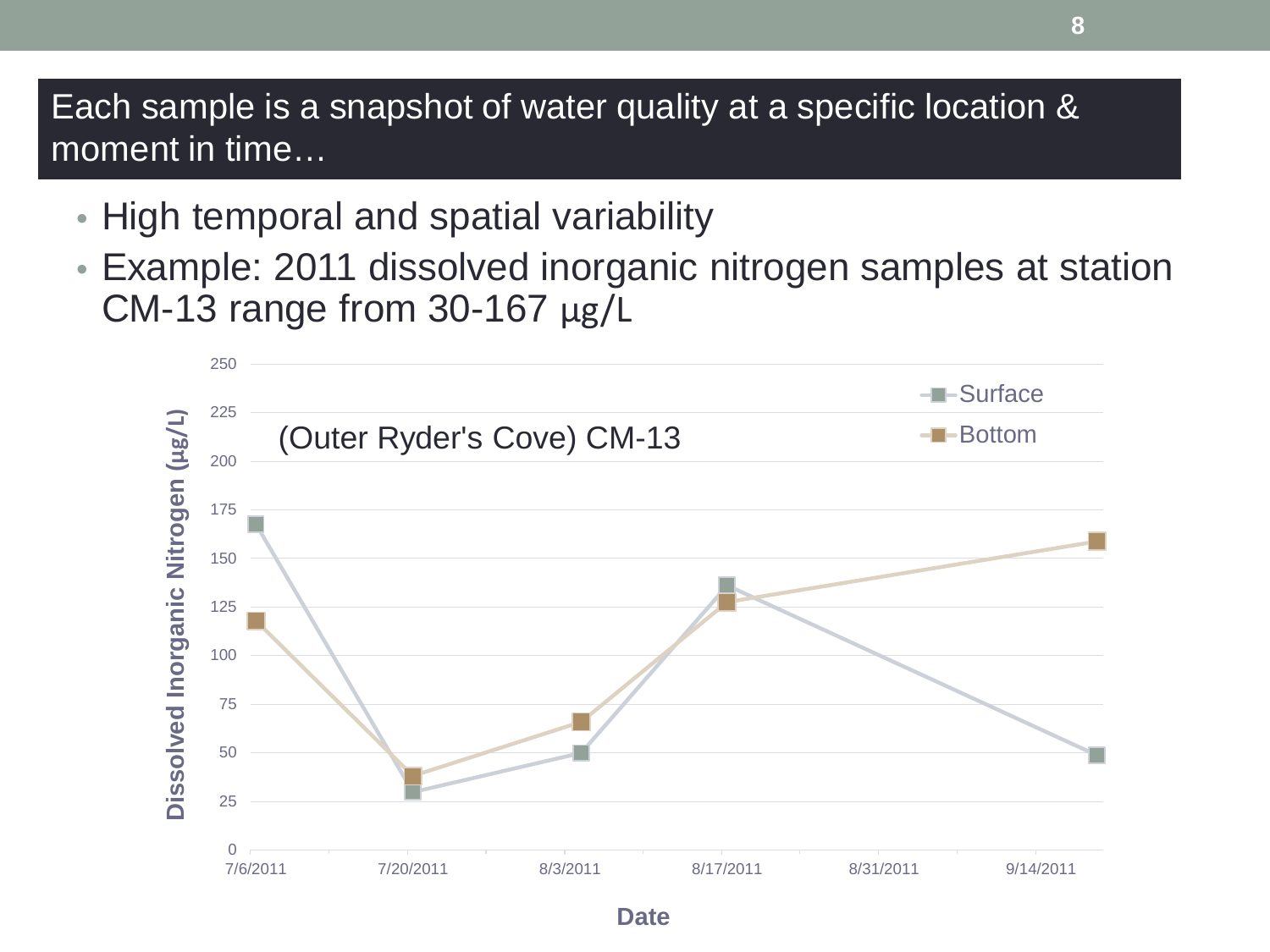# Trend Analysis Objectives

- Use 2000-2014 monitoring data to characterize changes over time in:
	- 1. Dissolved Inorganic Nitrogen (DIN)
	- 2. Bioactive Nitrogen (BioN)
	- 3. Total Nitrogen (TN)
	- 4. Phosphate
	- 5. Total Phytopigments
	- 6. Dissolved Oxygen
	- 7. Salinity
- Station-specific trends
	- Analyze samples from each station individually
- Bay-wide trends
	- Analyze samples from all stations together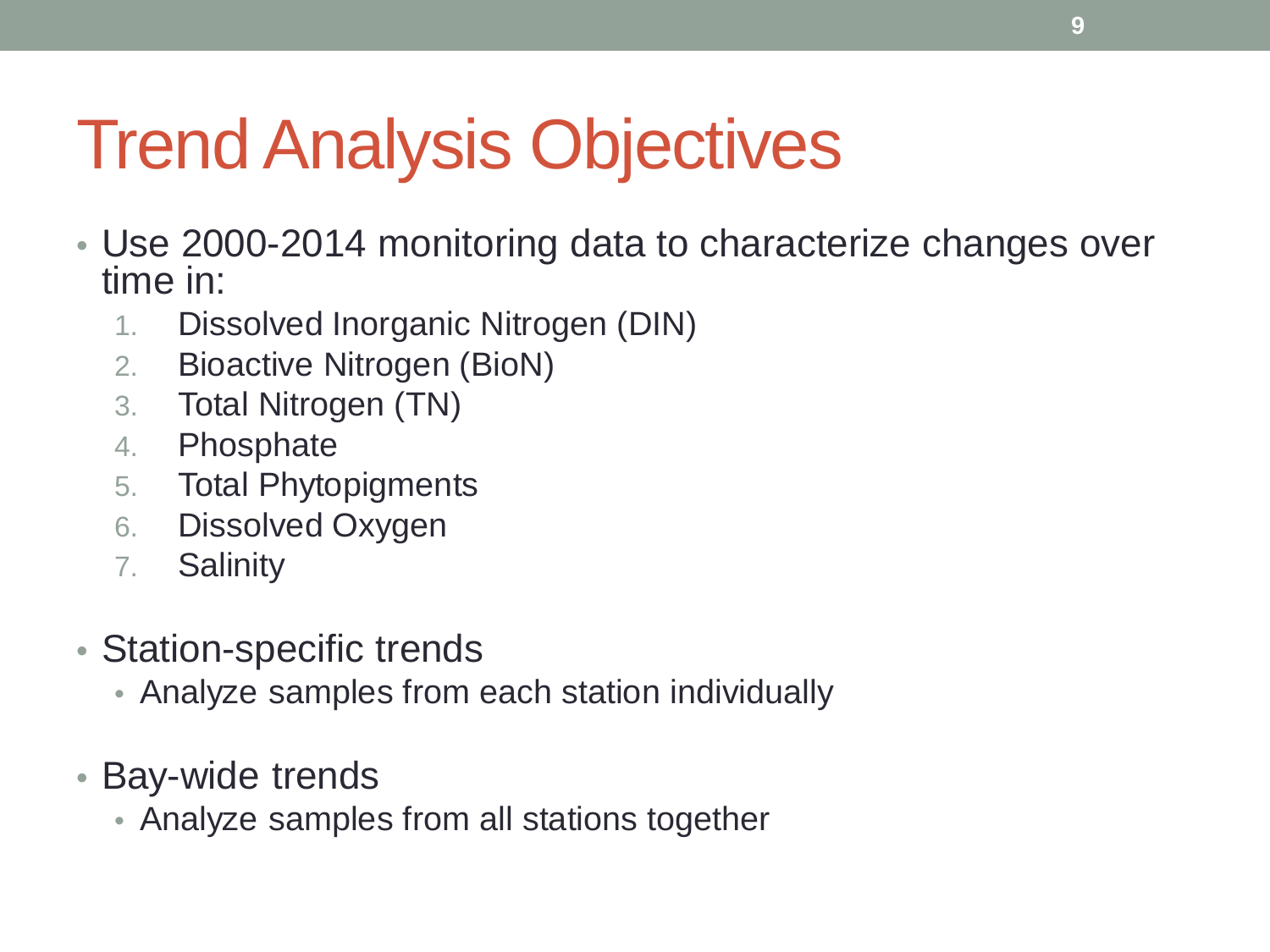#### Description of Nitrogen Parameters

• Nitrogen cycles between inorganic and organic forms in the water column and sediment

> Dissolved Inorganic Nitrogen = Readily available for plant update (Nitrate, Nitrite, Ammonia)

Bioactive Nitrogen = Inorganic Nitrogen + Bioavailable Organic Nitrogen

Total Nitrogen = All forms (Inorganic Nitrogen + Organic Nitrogen)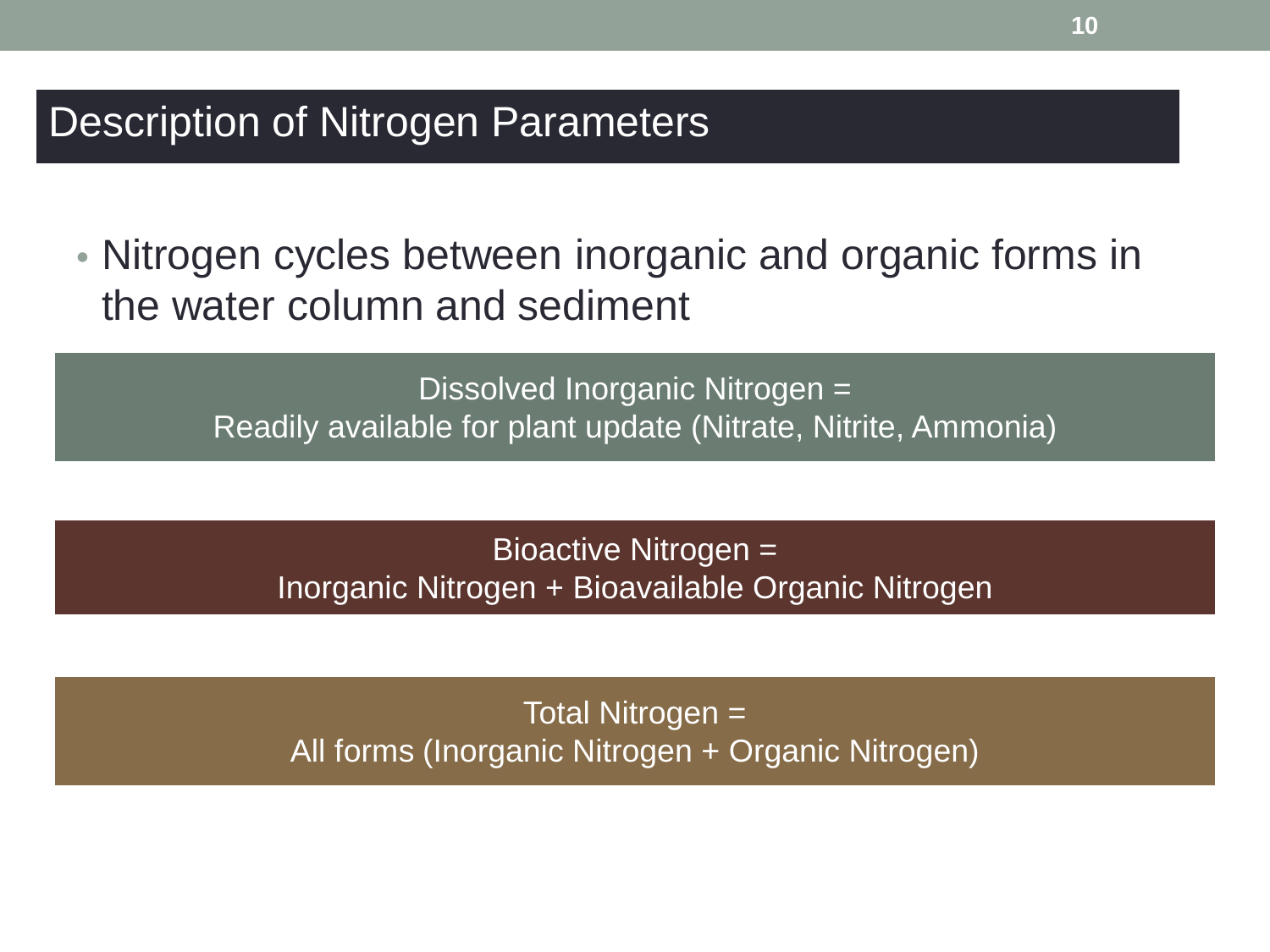### Other Parameters Analyzed

- Phosphate = secondary nutrient for aquatic plant growth
- Total Phytopigments = ecosystem response parameter, indicator of algal growth
- Dissolved Oxygen = ecosystem response parameter, adequate levels necessary for healthy plant & animal communities
- Salinity = indicator of freshwater-saltwater balance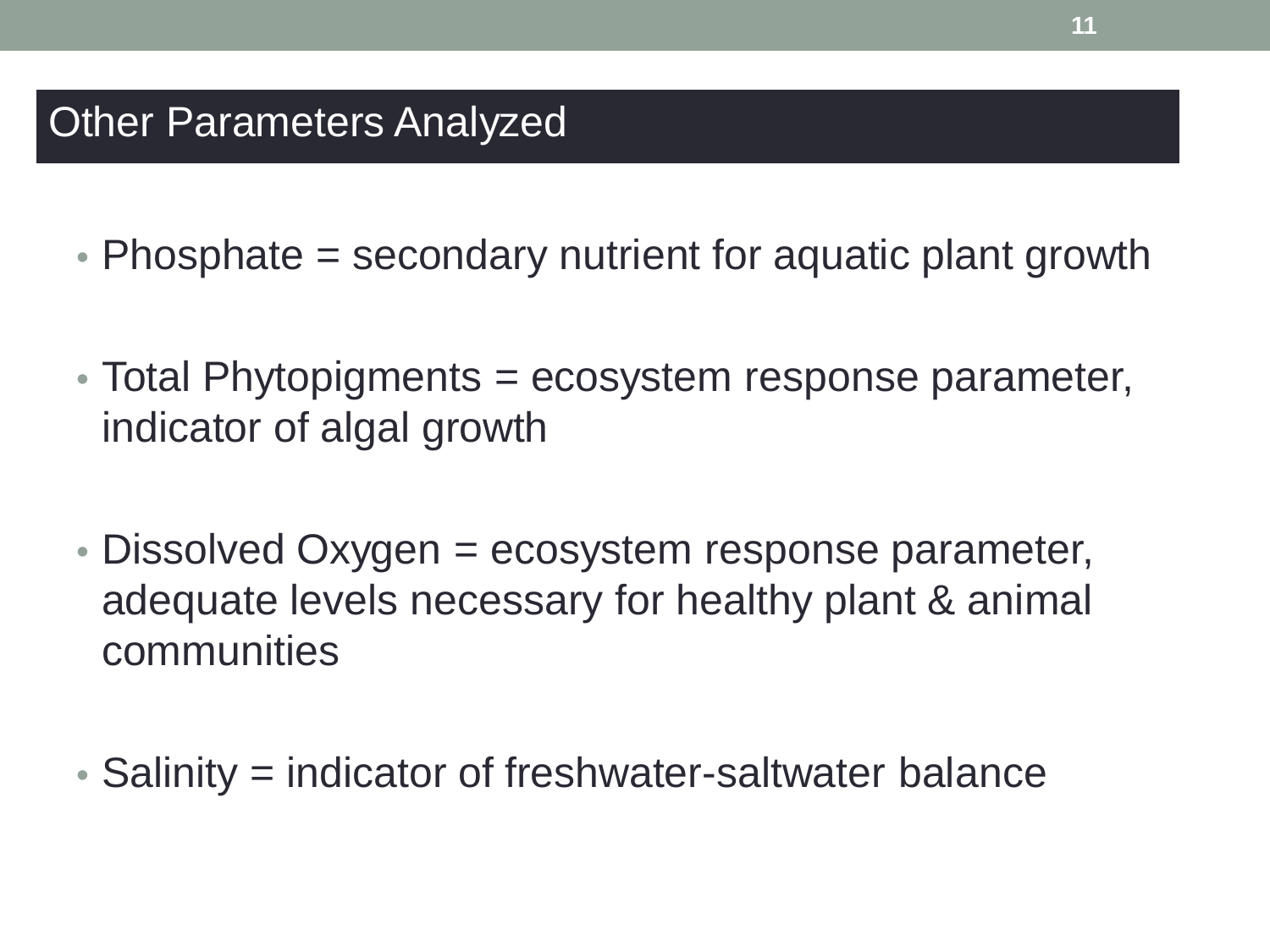# Trend Analysis Methods

- Fit trendline to sample data
- Evaluate statistical significance
	- Does trendline reflect a true trend over time or random variation in sample data?
- Trend analysis methods account for:
	- Variability in other covariates (sample depth, water temperature, etc.) to isolate trends over time
	- Station-to-station variability for isolating bay-wide trends
	- Potential changes in trends following the 2007 barrier beach break

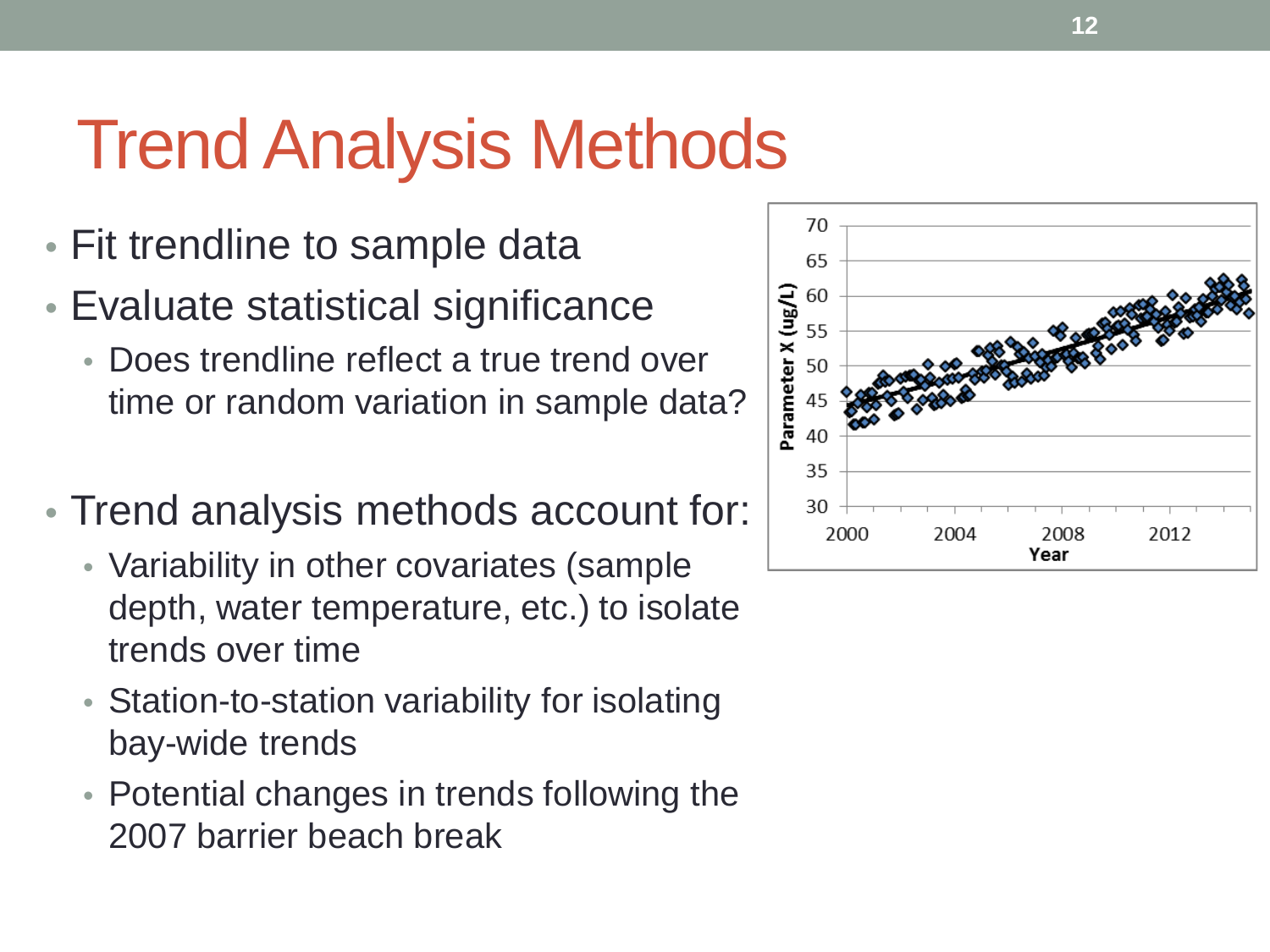# Interpreting Trend Analysis Results

• Trends provide evidence of improved or worsened conditions



• "No significant trend" = Inconclusive result not stable conditions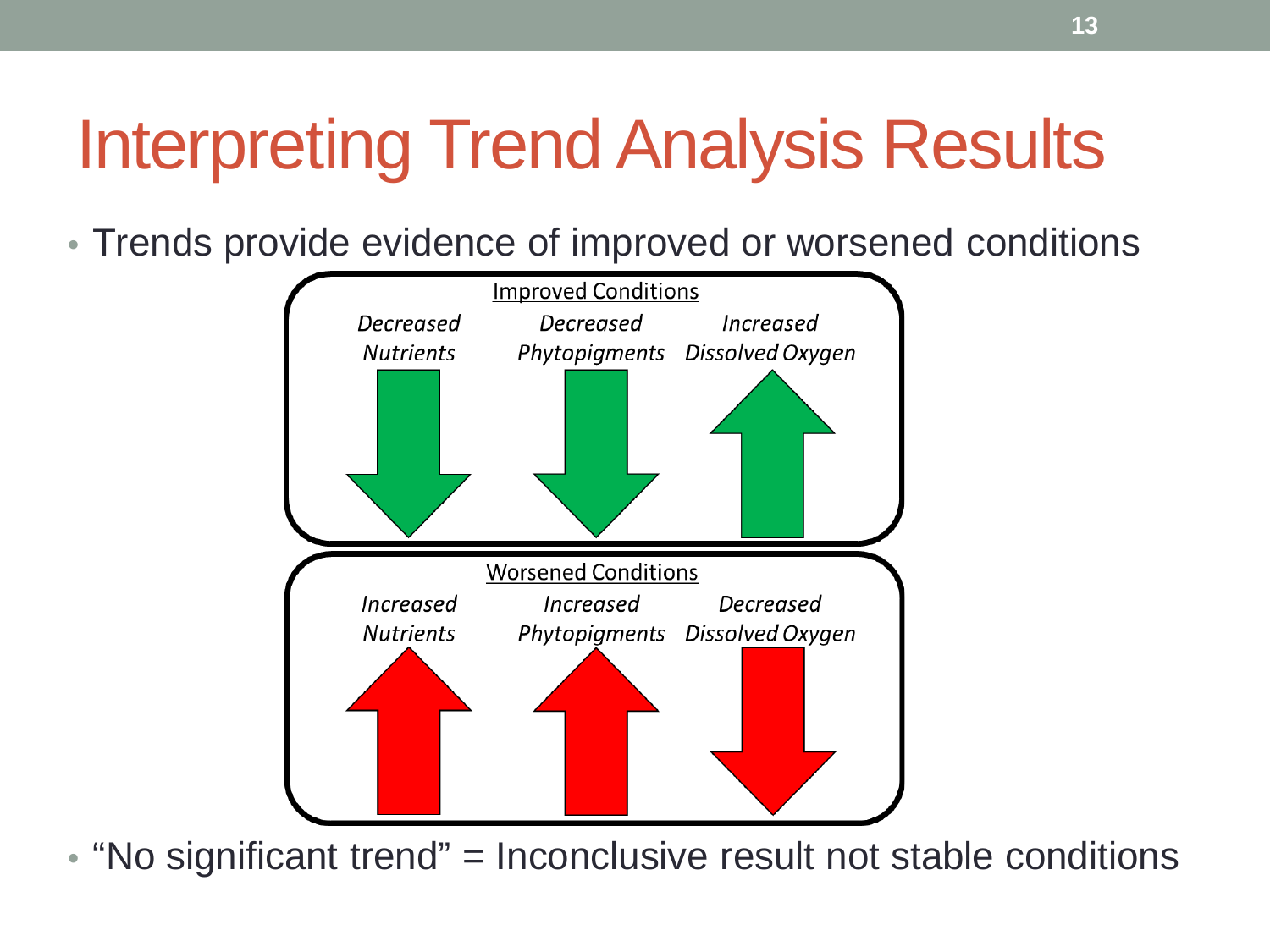### Trend analysis provides information on *changes over time*

- Trends analysis results can be used to:
	- Gauge progress toward water quality goals
	- Evaluate whether changes expected to result from restoration actions have occurred
	- Highlight potential problem areas for restoration planning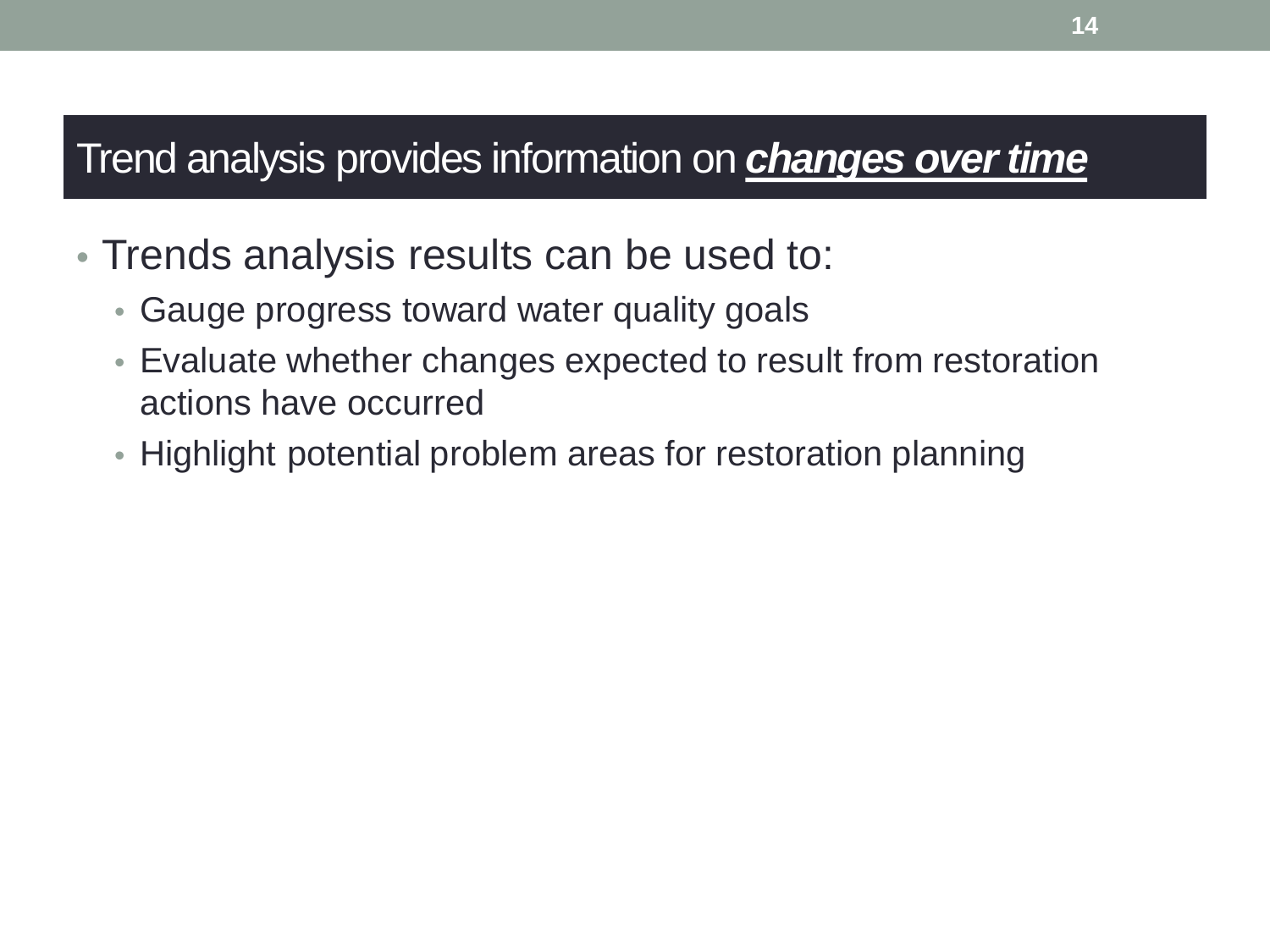### Trend analysis provides information on *changes over time*

- Limitations of trend analysis results:
	- Not intended for making absolute statements on healthy vs. unhealthy conditions
		- Need to compare sample data to targets/thresholds associated with healthy conditions
	- Do not provide conclusive evidence of the causes of change.
		- Example: A decreasing trend in total nitrogen concentrations could be caused by reduced watershed N loads, reduced sediment N release, or increased exchange of ocean water following the 2007 break
	- Past trends do not predict the future. Reflect 2000-2014 sample data only.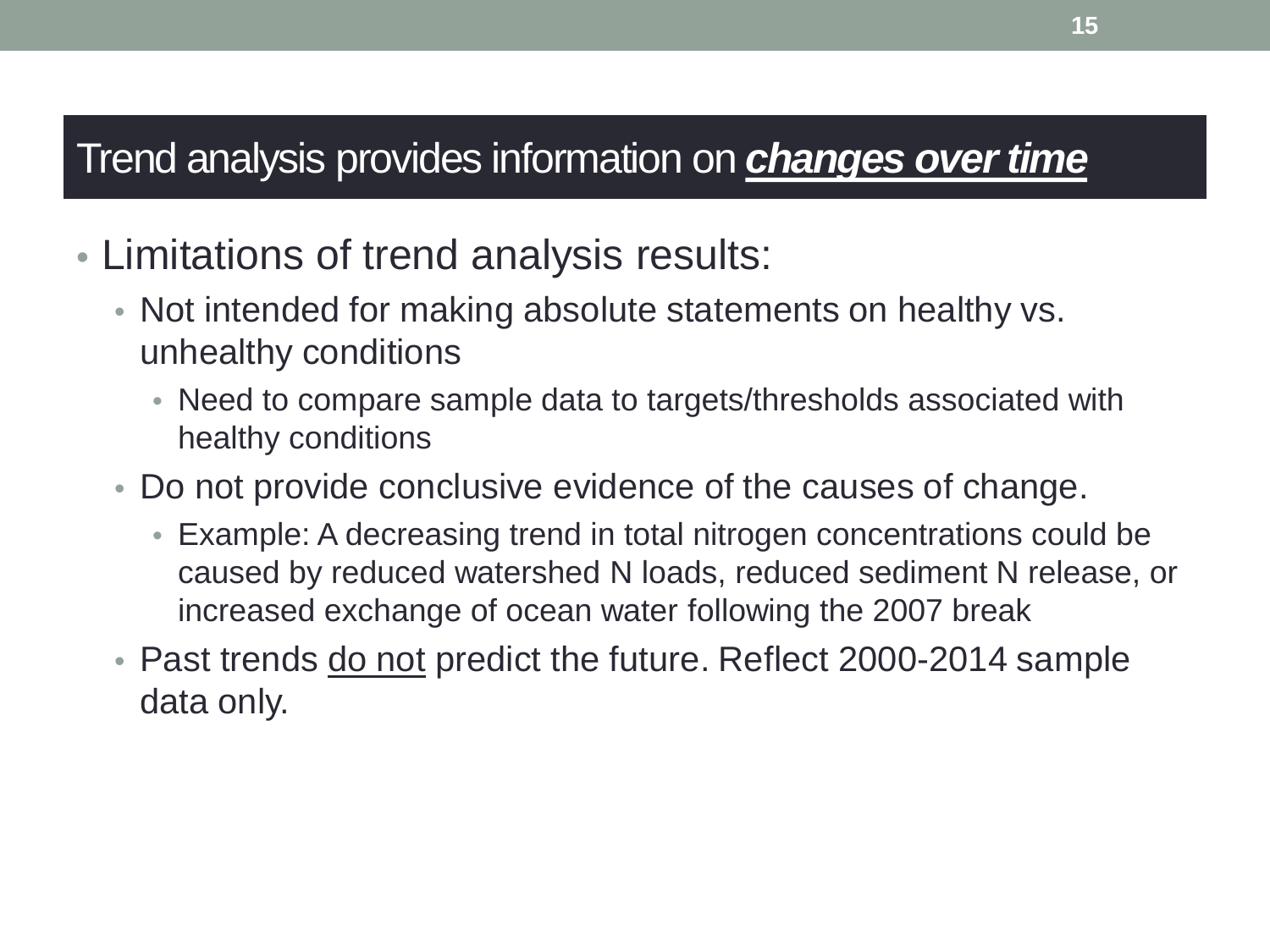# Station-Specific Results

- Trends vary across stations for each parameter
- Example: Total Nitrogen
	- Increasing trend at 4 stations
	- Decreasing trend at 9 stations
	- No significant trend at 7 stations

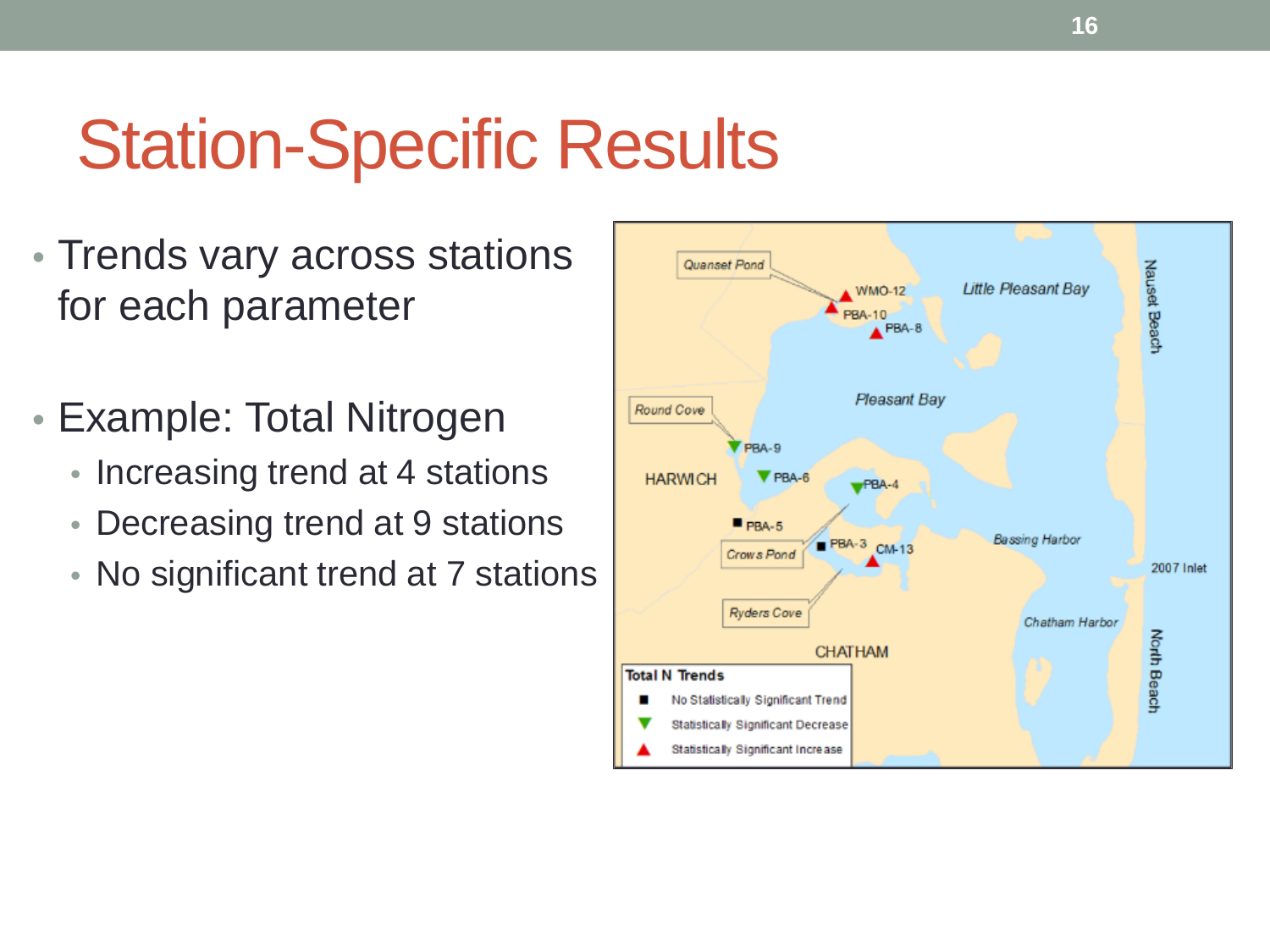No stations have improved trends across all six eutrophication parameters…

- But detected trends at some stations are consistent with improvement. Four stations have:
	- Decreased bioactive N and/or total N
	- Decreased phytopigments

| <b>Station</b>                          | <b>Dissolved</b><br><b>Inorganic N</b> | <b>Bioactive</b><br>N | <b>Total</b><br>N | Phosphate | <b>Pigments</b> | <b>Dissolved</b><br>Oxygen |
|-----------------------------------------|----------------------------------------|-----------------------|-------------------|-----------|-----------------|----------------------------|
| Paw Wah Pond (PBA-11)                   | П                                      |                       |                   |           |                 | □                          |
| <b>Meetinghouse Pond</b><br>$(PBA-16)$  | П                                      |                       | П                 |           |                 | П                          |
| <b>Pochet Mouth (WMO-3)</b>             | ■                                      |                       |                   |           |                 |                            |
| <b>Namequoit River Mid</b><br>$(WMO-6)$ | П                                      |                       |                   |           |                 | П                          |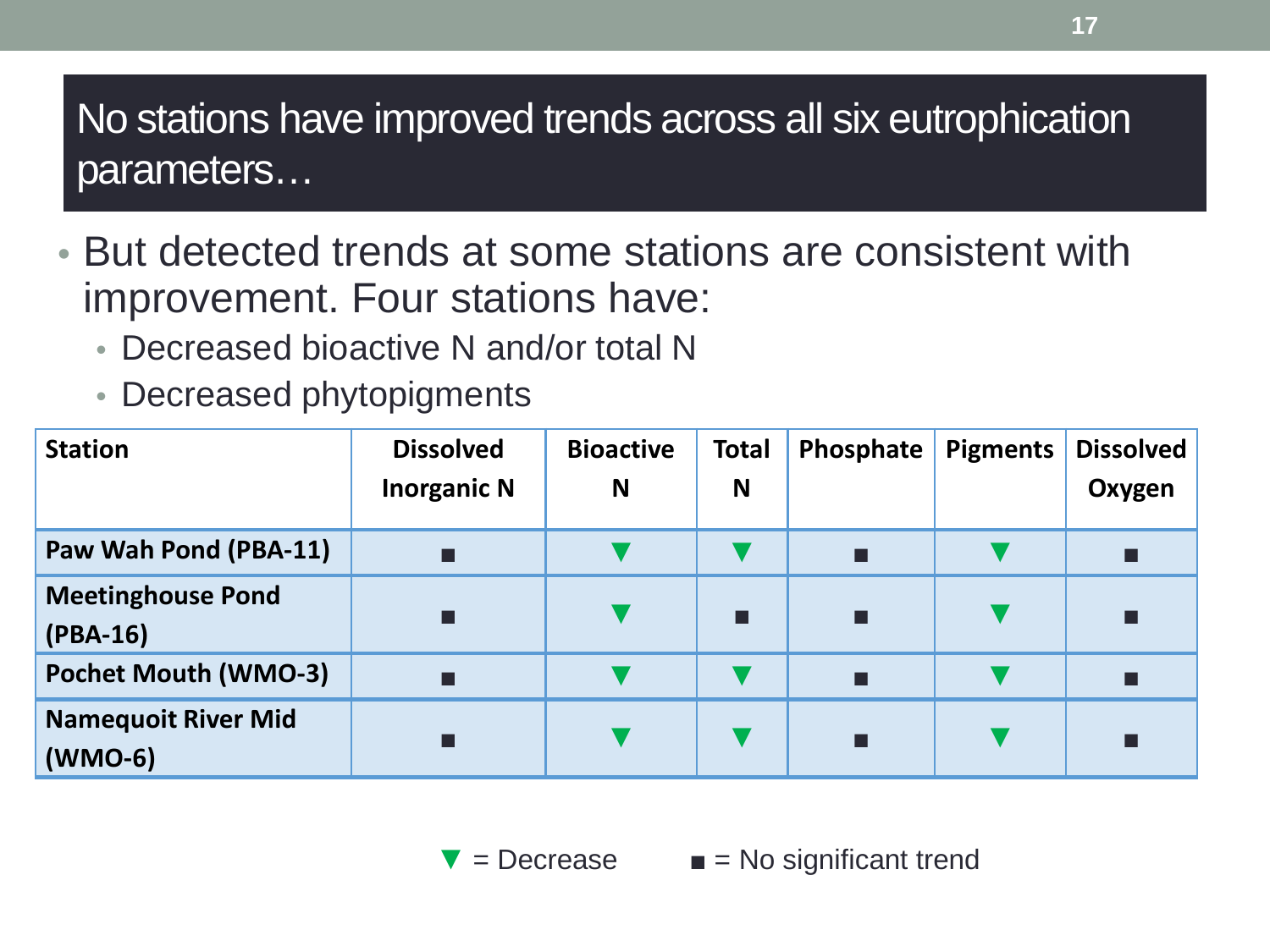No stations have improved trends across all six eutrophication parameters…

- But detected trends at some stations are consistent with improvement. Four stations have:
	- Decreased bioactive N and/or total N
	- Decreased phytopigments
- Three additional stations also have trends of increased dissolved oxygen

| <b>Station</b>                           | <b>Dissolved</b><br><b>Inorganic N</b> | <b>Bioactive N</b>                                      | <b>Total N</b> | <b>Phosphate</b> | <b>Pigments</b> | <b>Dissolved</b><br>Oxygen |
|------------------------------------------|----------------------------------------|---------------------------------------------------------|----------------|------------------|-----------------|----------------------------|
| Big Bay-SW (PBA-6)                       | п                                      |                                                         |                |                  |                 |                            |
| Namequoit-South<br>$(PBA-12)$            | П                                      |                                                         |                |                  |                 |                            |
| <b>River at Rattles Dock</b><br>(WMO-10) | П                                      |                                                         |                | п                |                 |                            |
|                                          |                                        | $\blacksquare$ = No significant trend<br>$'$ = Decrease |                |                  |                 | $=$ Increase               |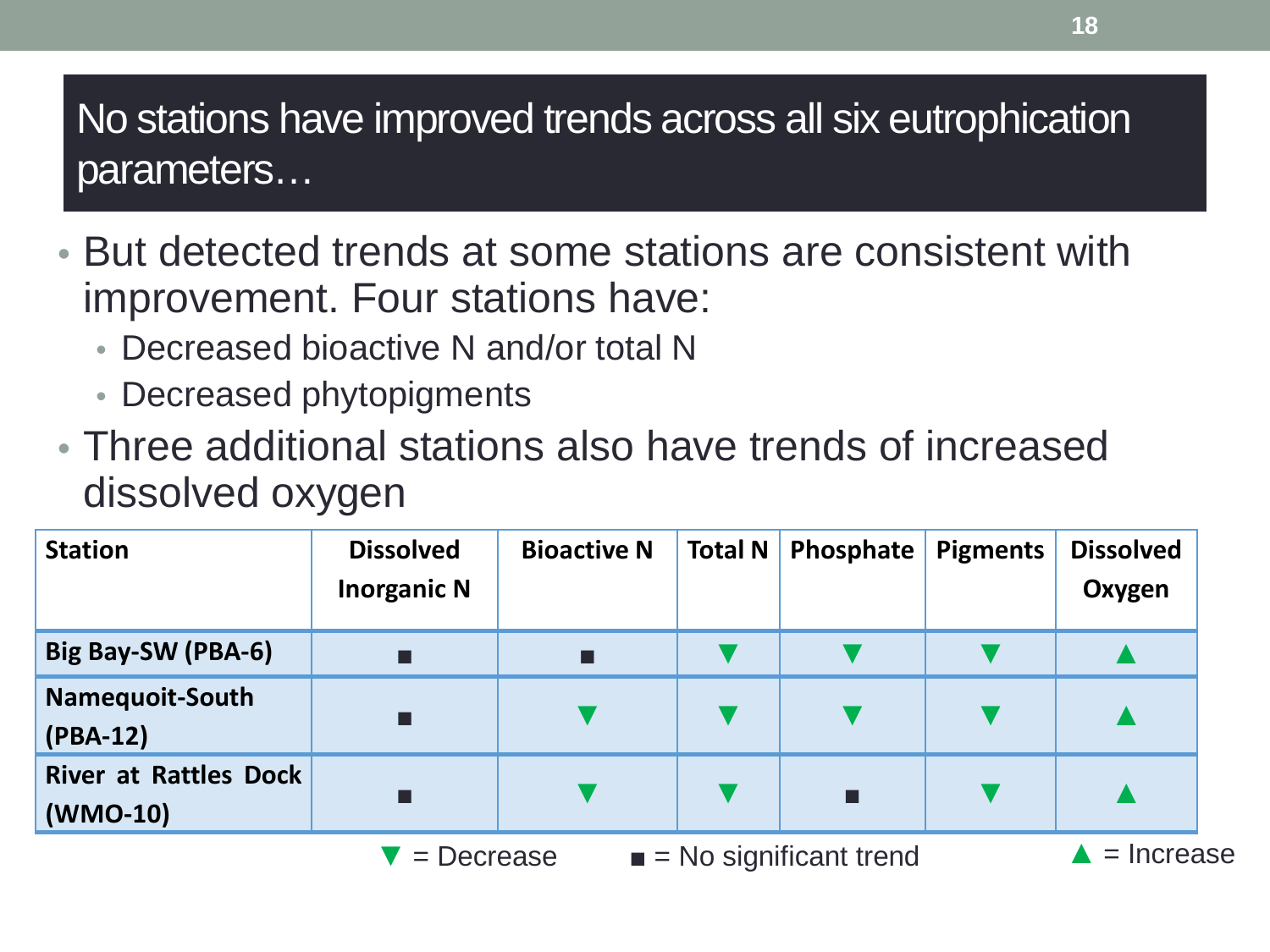## No stations have worsening trends across all six eutrophication parameters…

- One station has trends that are consistent with worsened conditions
	- Increased dissolved inorganic N, bioactive N, and total N
	- Reduced dissolved oxygen

| <b>Station</b>                           | <b>Dissolved</b><br><b>Inorganic N</b> | <b>Bioactive N</b>                                  |  | Total N   Phosphate   Pigments |  | <b>Dissolved</b><br>Oxygen |
|------------------------------------------|----------------------------------------|-----------------------------------------------------|--|--------------------------------|--|----------------------------|
| <b>Little Quanset Pond</b><br>$(WMO-12)$ |                                        |                                                     |  |                                |  |                            |
|                                          |                                        | $\blacksquare$ = No significant trend<br>= Increase |  |                                |  | = Decrease                 |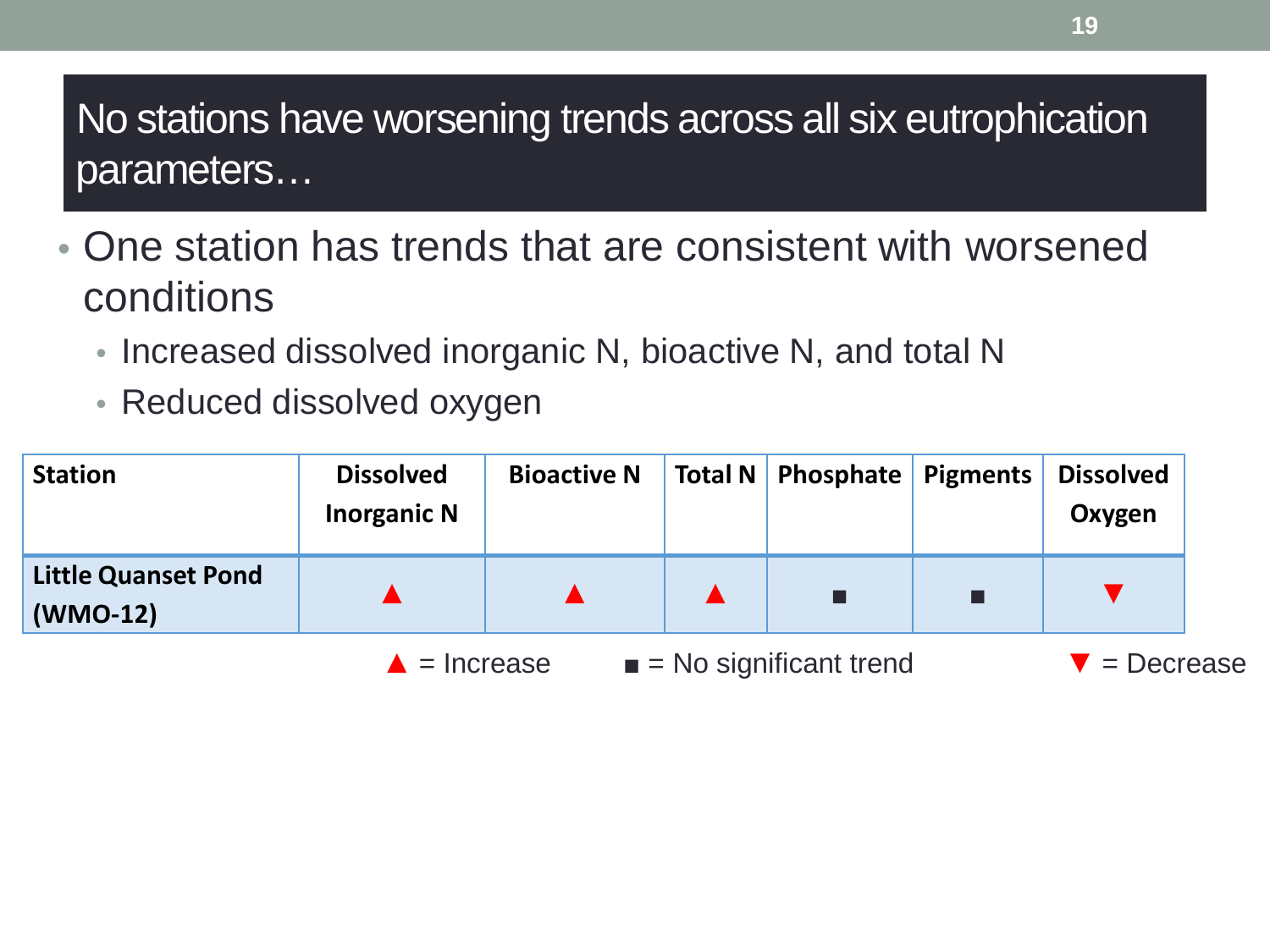Many stations have inconsistent trends…

- Increase in some nutrient parameters but decrease in others
	- Example: Round Cove (PBA-9)

| <b>Station</b>            | <b>Dissolved</b><br><b>Inorganic N</b> | <b>Bioactive N</b> | Total N   Phosphate |
|---------------------------|----------------------------------------|--------------------|---------------------|
| <b>Round Cove (PBA-9)</b> |                                        |                    |                     |

- Increase in nutrient parameters but improvements in response parameters
	- Example: Outer Ryder's Cove (CM-13)

| <b>Station</b>                         | <b>Dissolved</b><br><b>Inorganic N</b> | <b>Bioactive N</b> | Total N   Phosphate   Pigments | <b>Dissolved</b><br>Oxygen |
|----------------------------------------|----------------------------------------|--------------------|--------------------------------|----------------------------|
| <b>Outer Ryder's Cove</b><br>$(CM-13)$ |                                        |                    |                                |                            |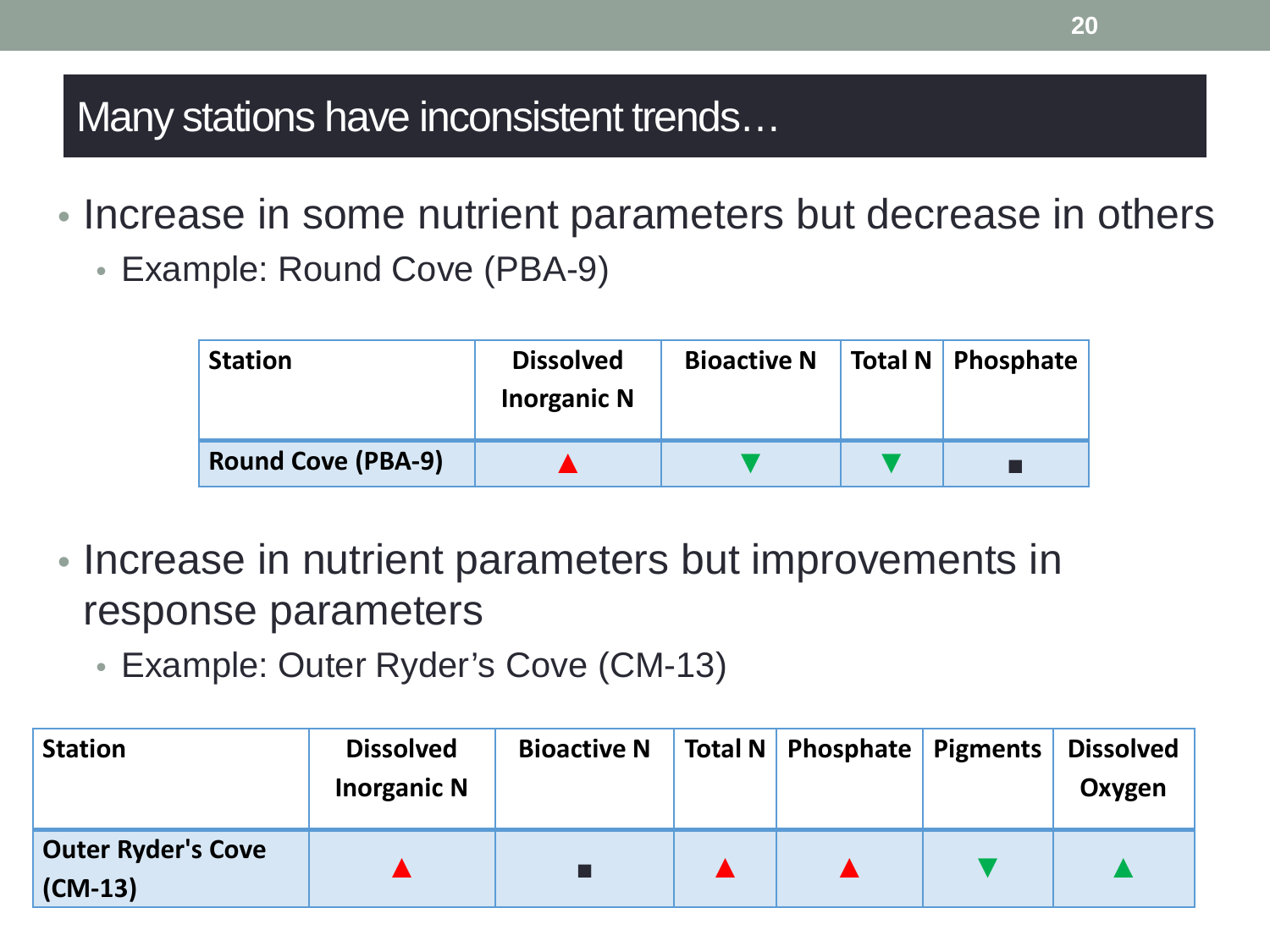### Takeaways from station-specific trends…

- Trends vary across Pleasant Bay monitoring stations
- Detected trends are consistent with improvement at seven stations
	- Big Bay-SW, Paw Wah Pond, Namequoit-South, Meetinghouse Pond, Pochet Mouth, Namequoit River Mid, and River at Rattles Dock
- Detected trends are consistent worsened conditions at one station
	- Little Quanset Pond
- Stations with coupled trends of increased nitrogen concentrations but improved phytopigments & dissolved oxygen merit further investigation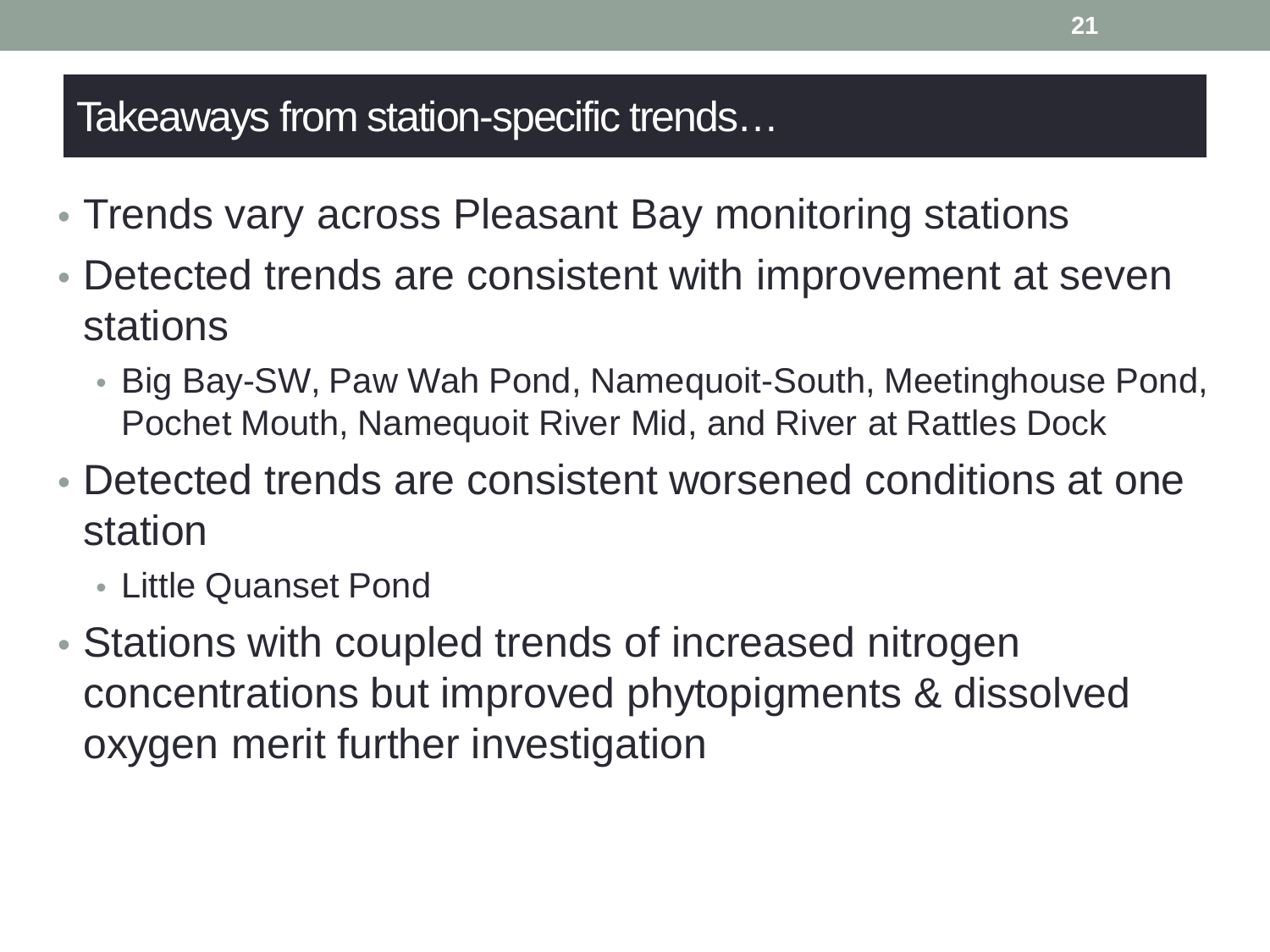# Bay-Wide Results

## Dissolved Inorganic Nitrogen

- Increasing trend before 2007 break
- After break concentrations still increasing but at lower rate

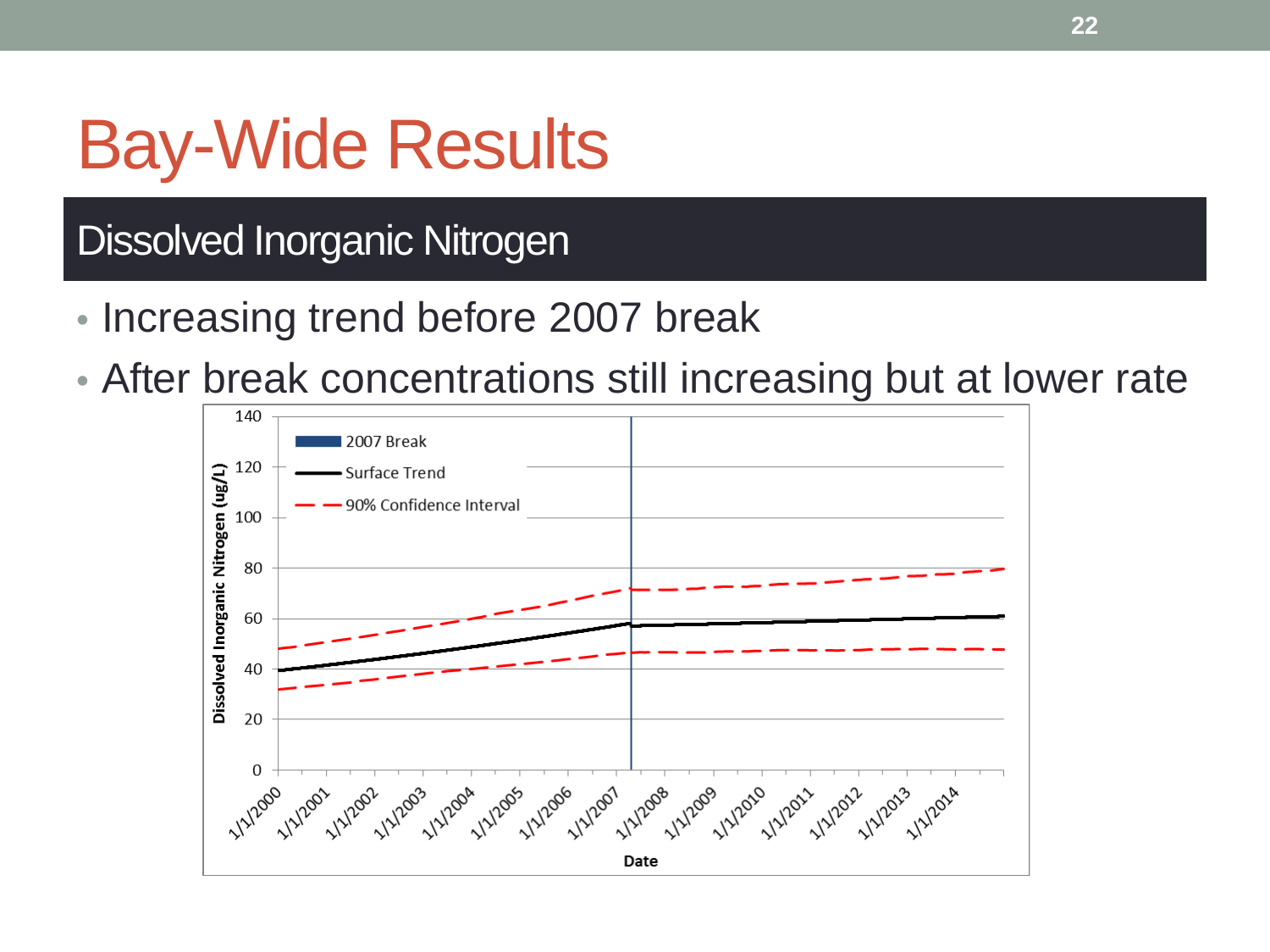### Bioactive Nitrogen

- Decreasing trend before 2007 break
- Increasing trend after break

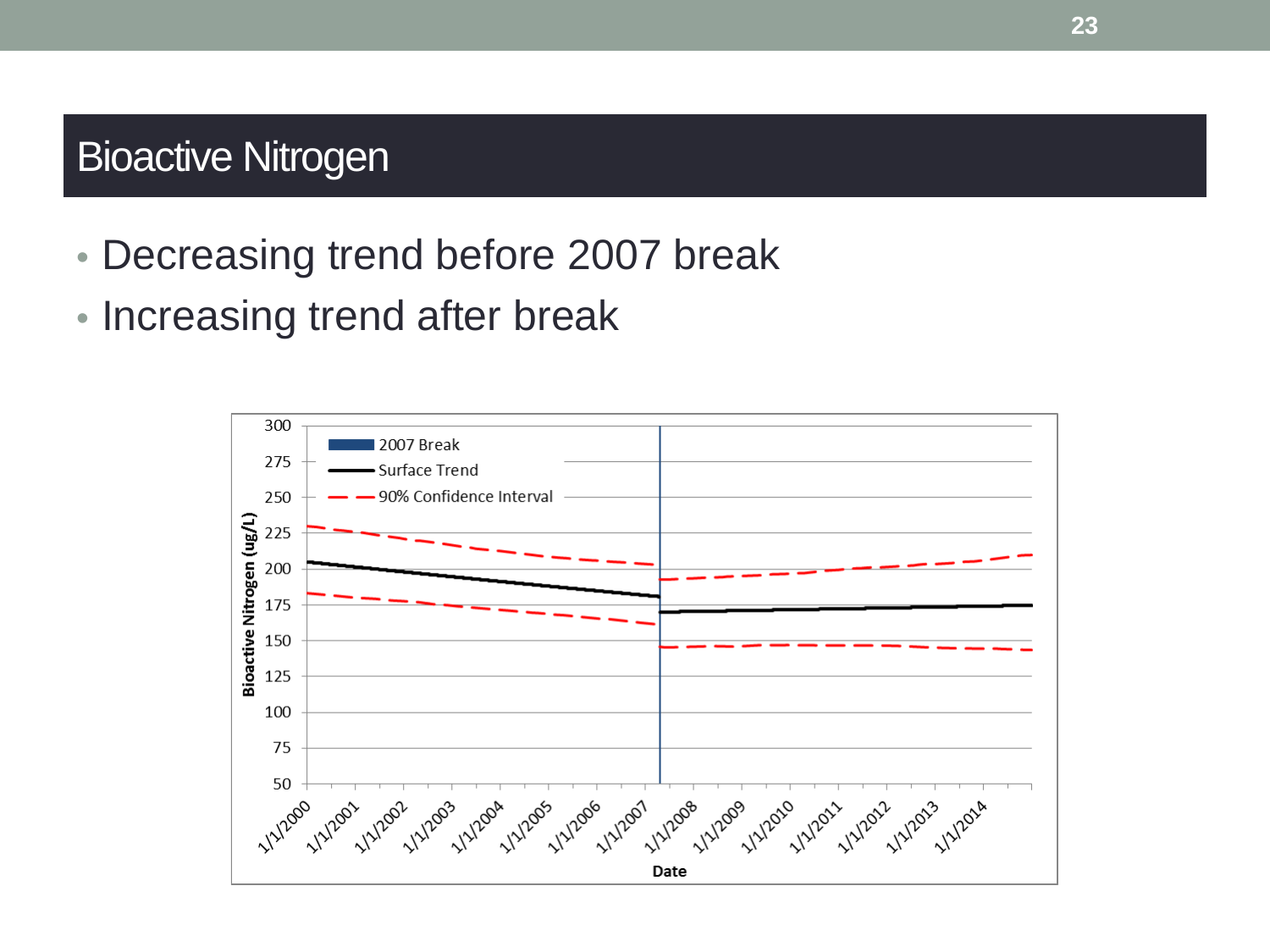### Total Nitrogen

- Decreasing trend before 2007 break
- No significant trend after break

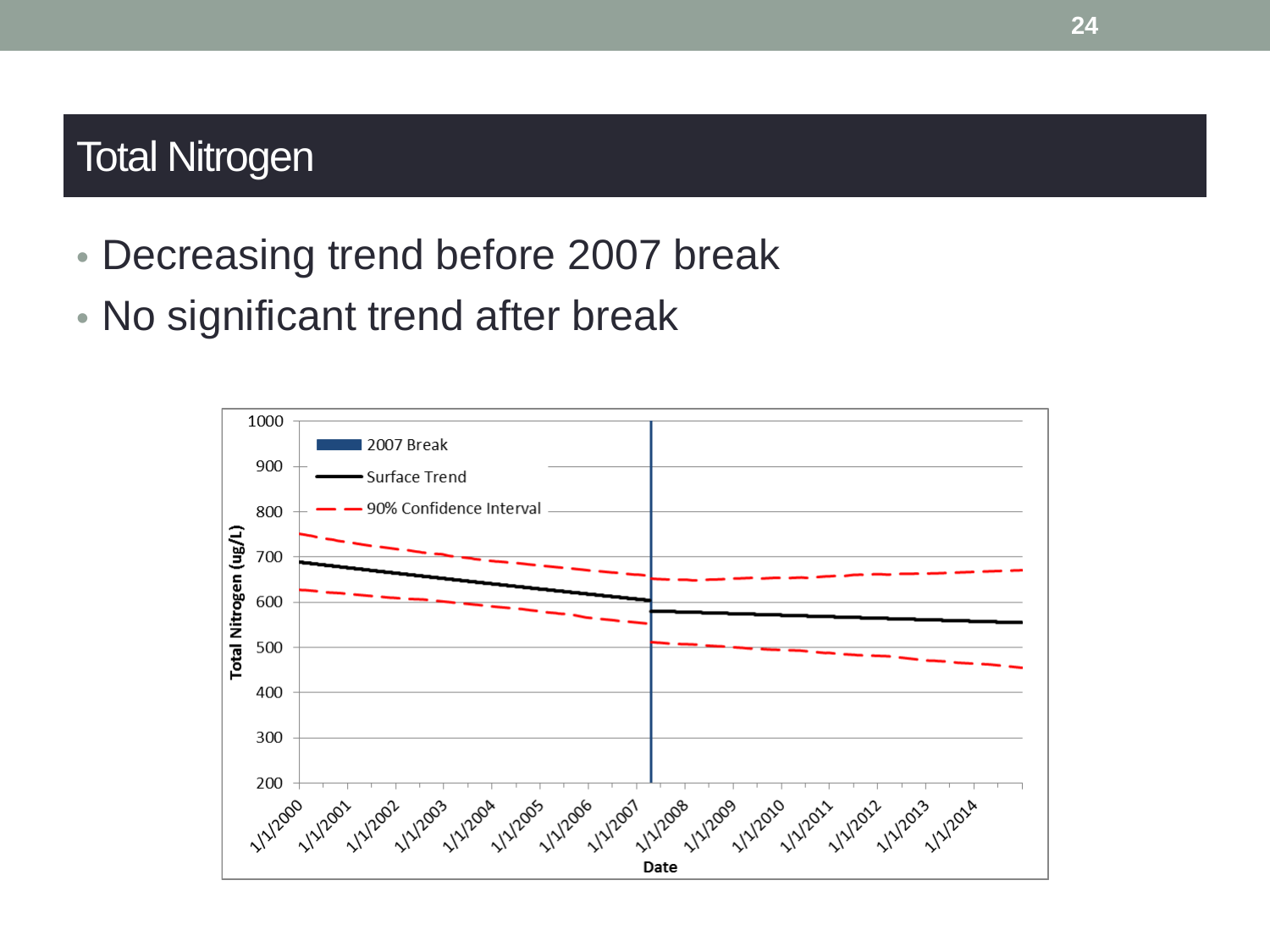### **Phosphate**

- Increasing trend before 2007 break
- No significant trend after break

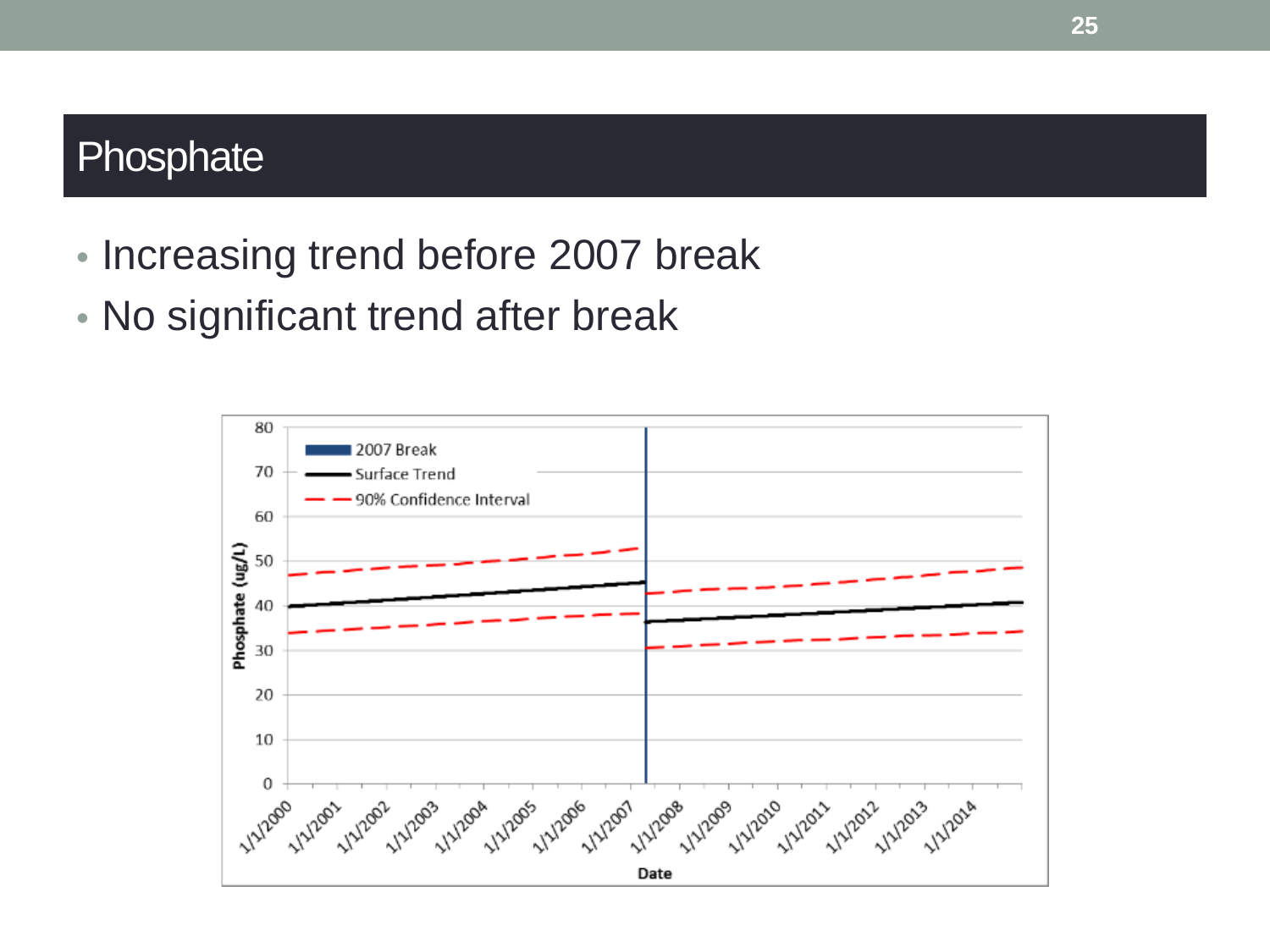### Total Pigments

- No significant trend before 2007 break
- Decreasing trend after break

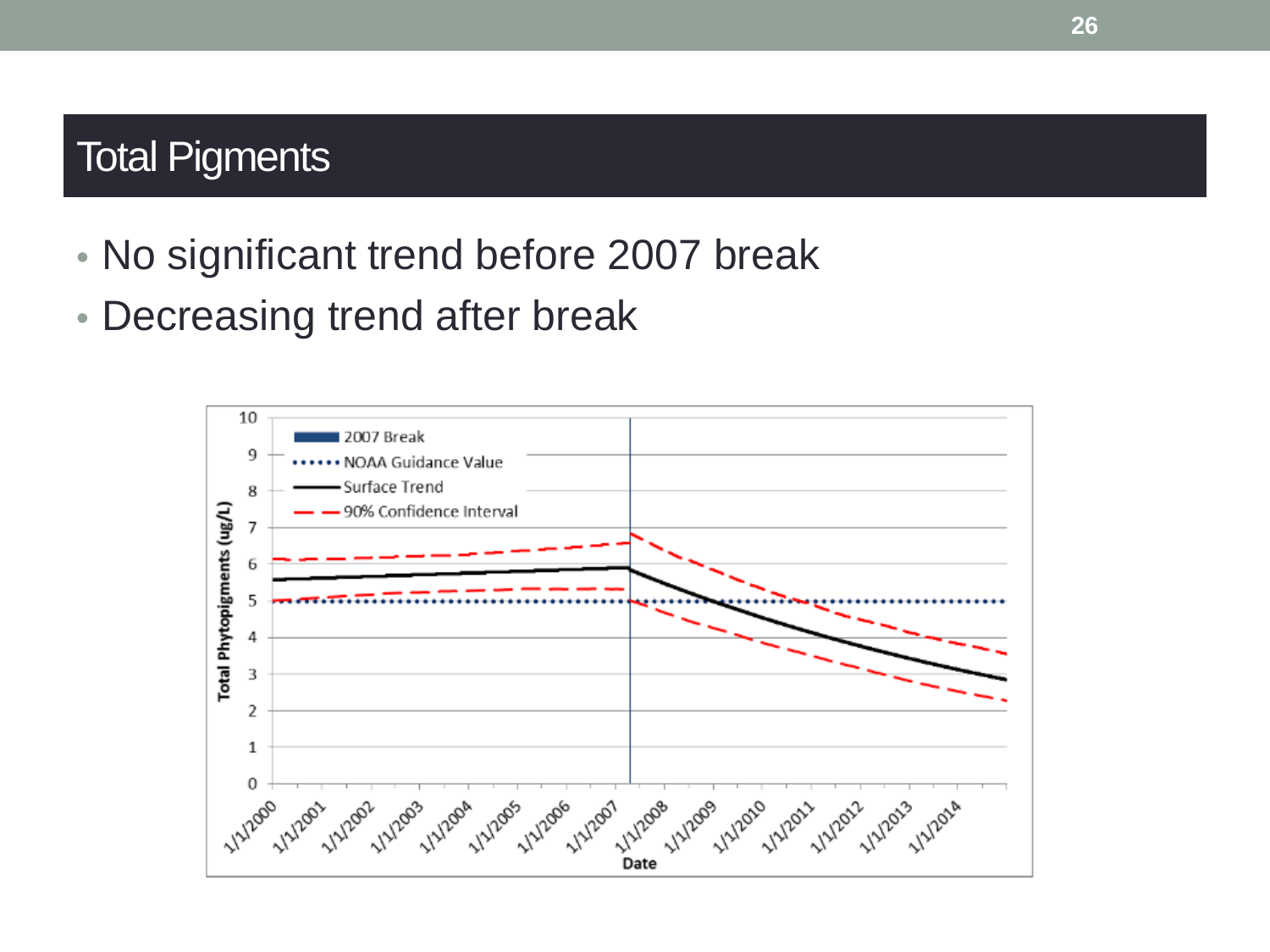## Dissolved Oxygen

- No significant trend before 2007 break
- Increasing trend after break

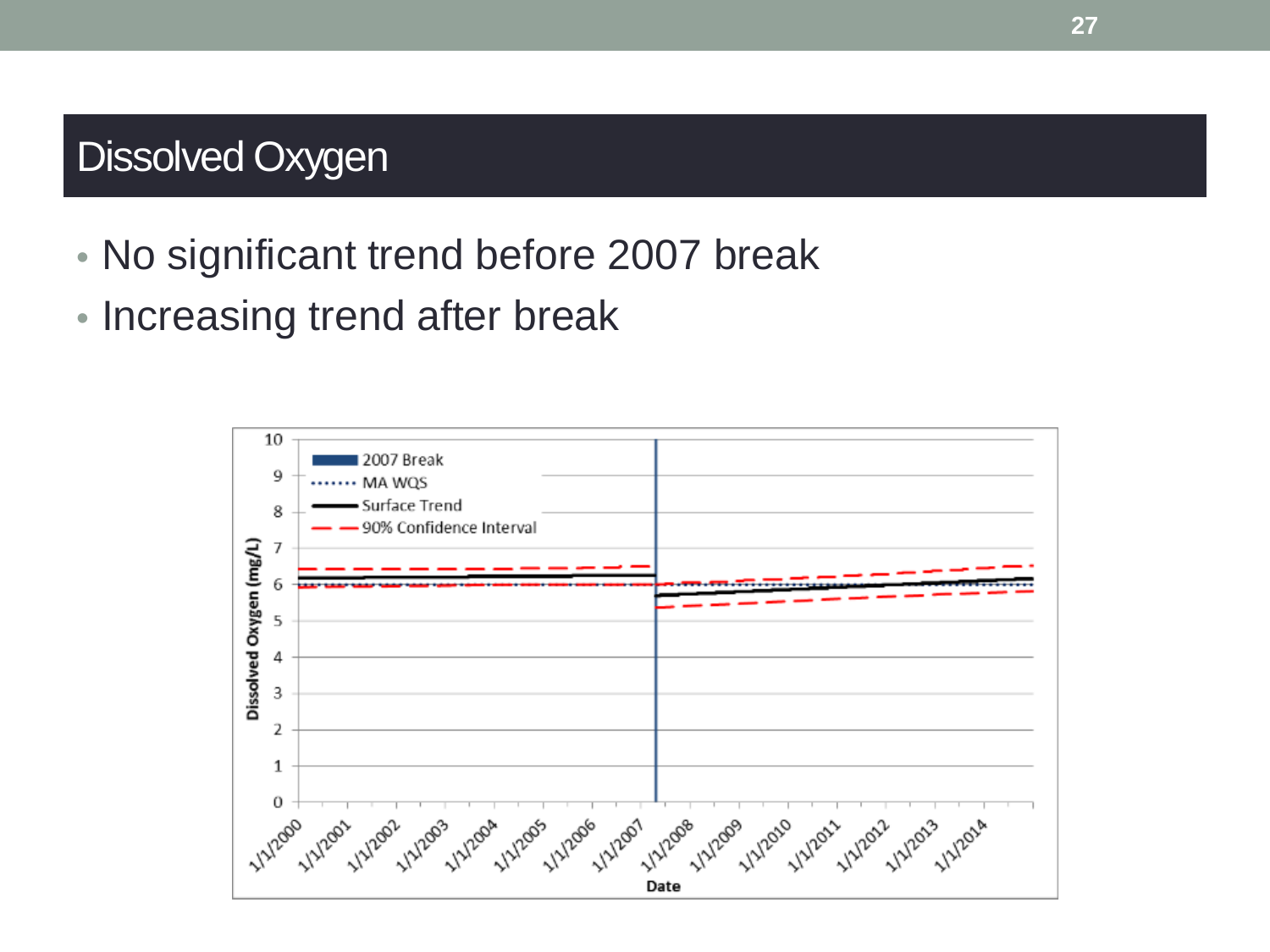### **Salinity**

• Higher concentrations after 2007 break

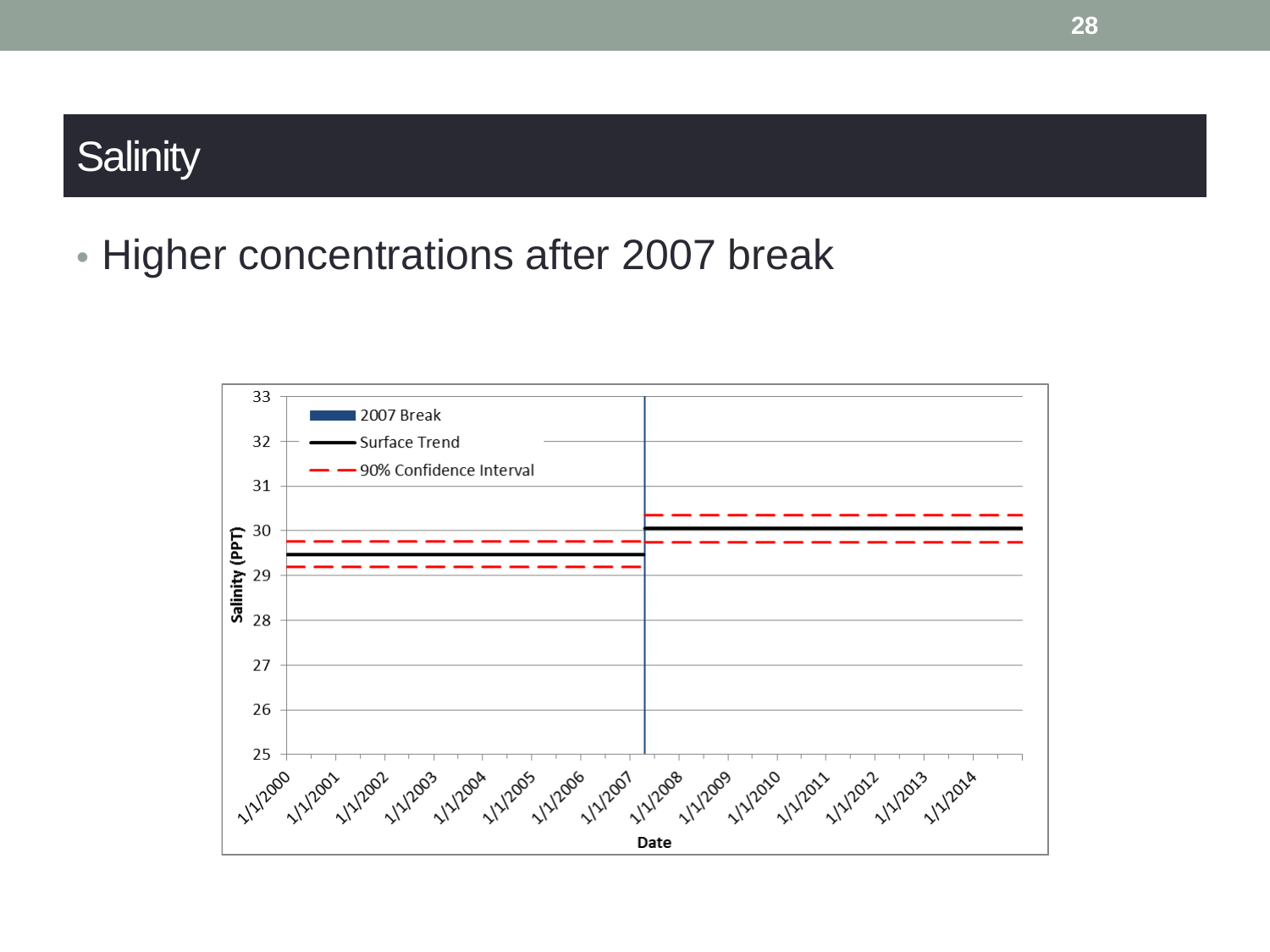### Summary of post-break trends…

- Increased dissolved inorganic nitrogen and bioactive nitrogen
- Decreased phytopigments
- Increased dissolved oxygen

| <b>Parameter</b>                    | <b>Post-Break</b><br><b>Trend</b> |
|-------------------------------------|-----------------------------------|
| <b>Dissolved Inorganic Nitrogen</b> |                                   |
| <b>Bioactive Nitrogen</b>           |                                   |
| <b>Total Nitrogen</b>               |                                   |
| Phosphate                           |                                   |
| <b>Total Phytopigments</b>          |                                   |
| <b>Dissolved Oxygen</b>             |                                   |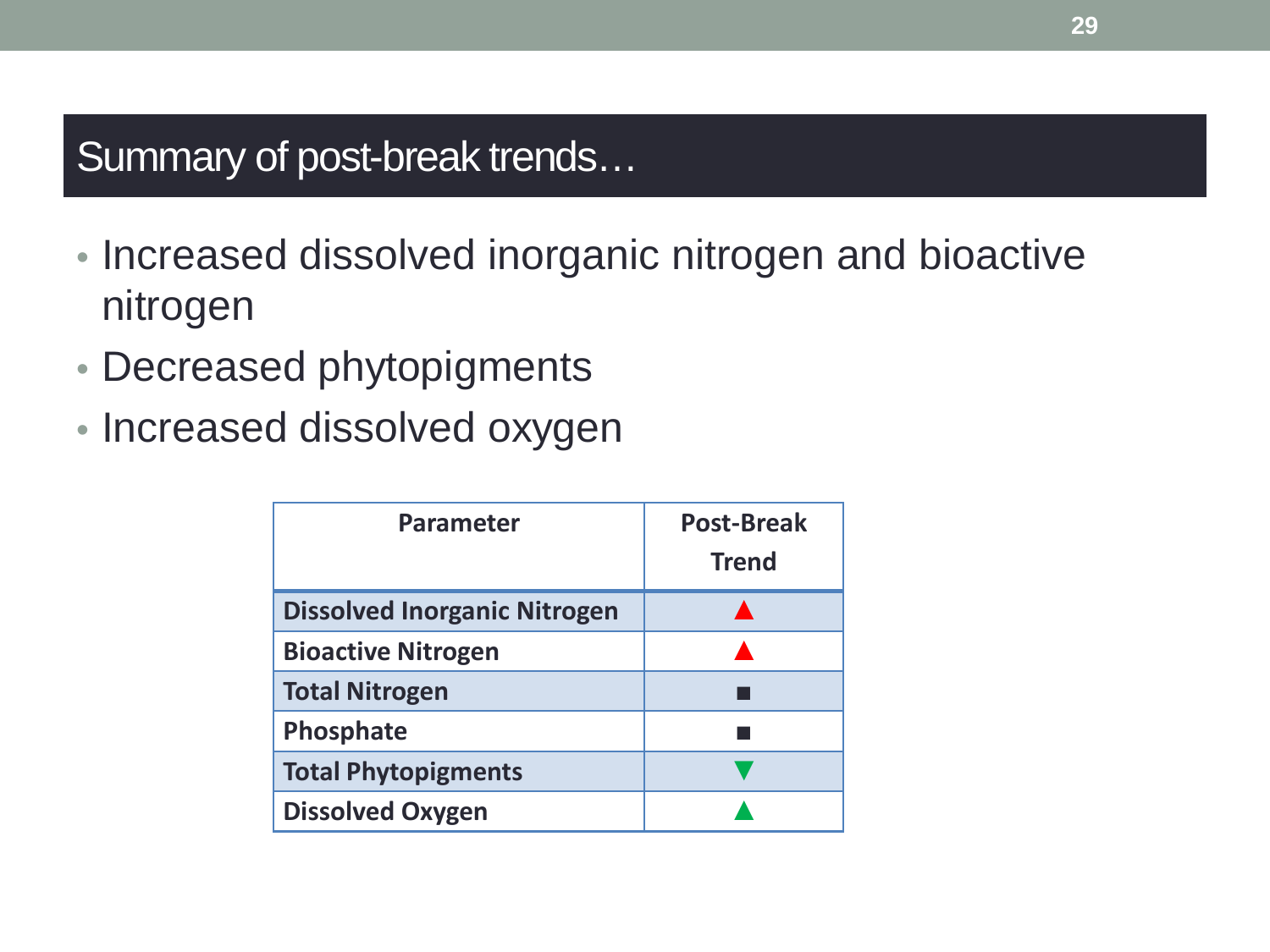### Takeaways from bay-wide trends…

- Evidence of increased nitrogen enrichment in the Pleasant Bay system since the 2007 break
- Trends of increased nitrogen (DIN and bioactive N) but improved phytopigments & dissolved oxygen highlight complexity of the Pleasant Bay ecosystem
	- Additional factors influence algae growth (light, water clarity, pH) and changes in these factors may have outweighed effect of higher nitrogen concentrations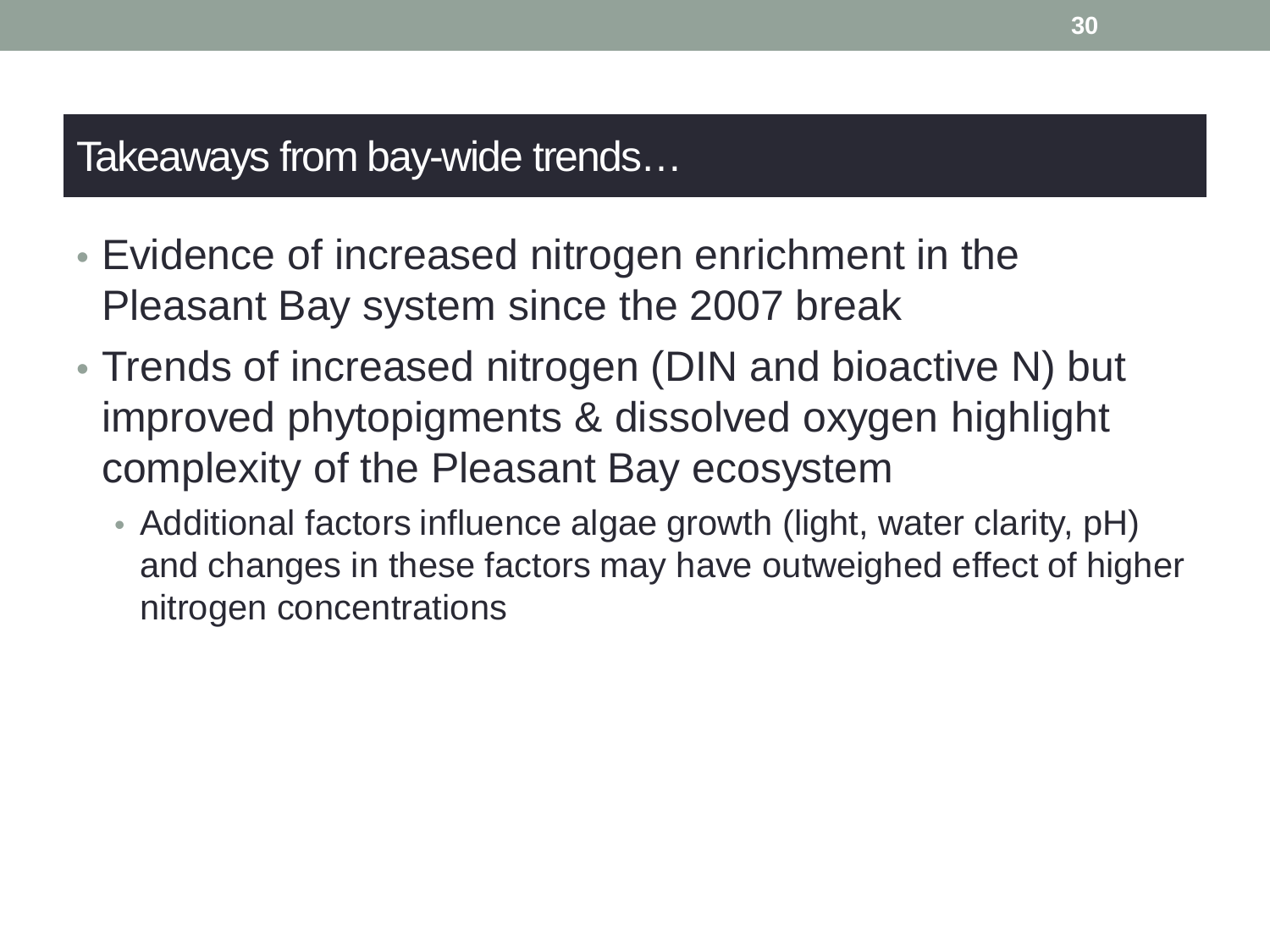# Next Steps…

- Further study needed to investigate drivers of change in nutrient and response parameters.
- Possible drivers include changes in:
	- Watershed nitrogen loading
	- Sediment nitrogen release
	- Tidal flushing
	- Other physical properties (pH, water clarity, etc.)